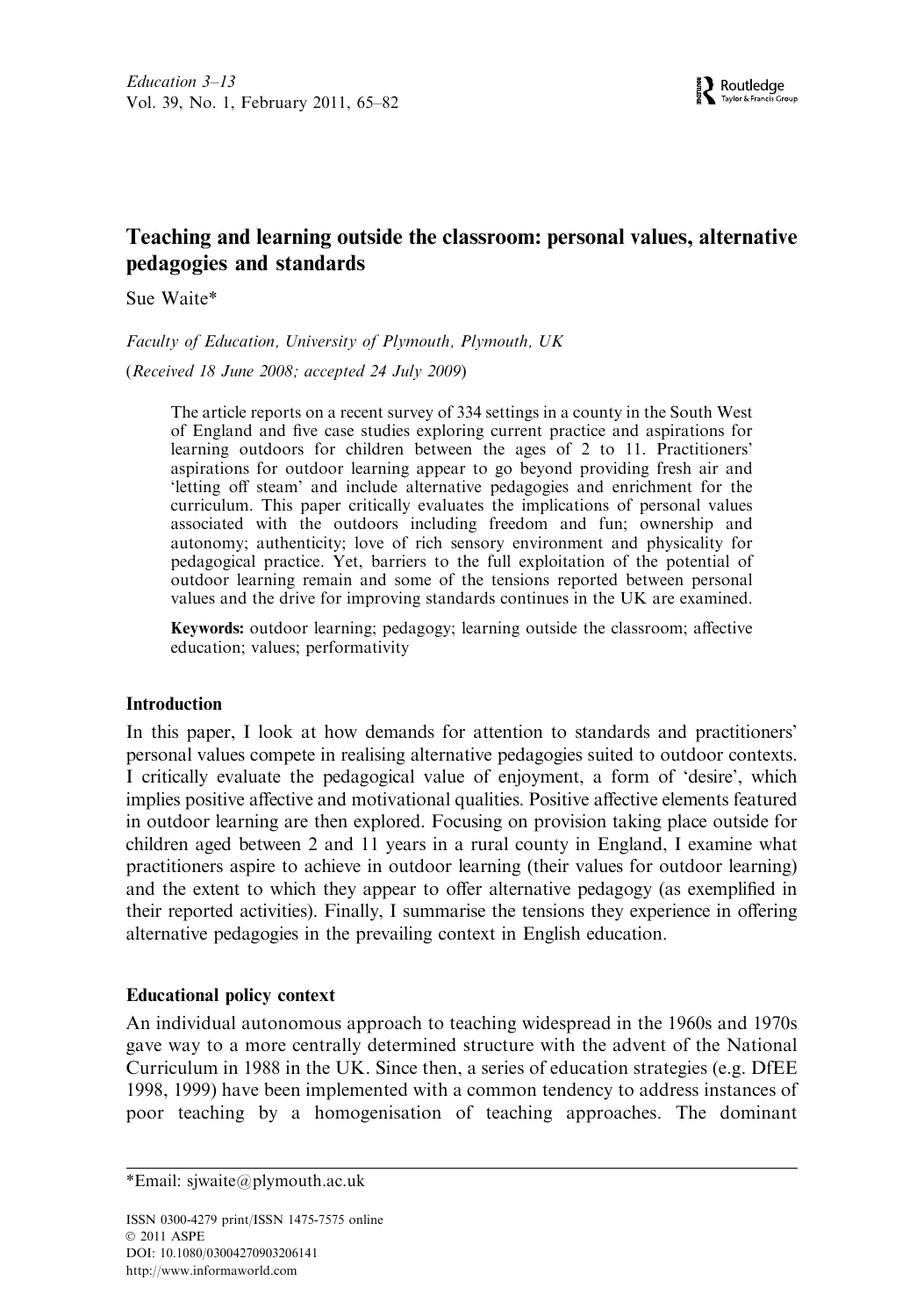pedagogy, if it can be so described, includes high levels of structure, teacher-led learning and prescribed whole-class activities; it represents a teaching method rather than a pedagogy informed by values and context. More directive and directed teaching methods were introduced as part of a back to basics drive to raise standards but have been criticised as reflecting a technicist approach to teaching and learning (Pring 2001; Alexander 2004). Furthermore they imply a view of knowledge as transmissible at odds with socio-constructivist ideas about the co-construction of knowledge as a mediation between what is offered and what is received. An instructivist model of teaching (Duffy and Jonassen 1991), exemplified by scripted teaching in the US and whole class didactic teaching in the Literacy Strategy in the UK, oversimplifies complex relationships where learning is constructed in interactions through class discussion, collaborative working, and activities that are relevant and contingent to the learners' prior knowledge and experience (Vygotsky 1962). More recently and still within an overarching agenda of standards and school improvement, another initiative was launched within the Primary National Strategy, 'Excellence and Enjoyment' (DfES 2003) and related subsequently developed continuing professional development materials (DfES 2004). They were intended to support new approaches to learning and teaching built upon local identification of priorities for improvement and the engagement of staff and students in learning through enjoyment (Waite, Carrington, and Passy 2005; Passy and Waite 2008). The underlying assumption is two-fold in that learning is seen as occurring through interaction between individuals within specific communities (Lave and Wenger 1991), hence situated and local. But it is further refined by the role that teachers are given in providing creative and stimulating facilitation for learning, a co-constructivist approach (Vygotsky 1962). In an earlier research project (Waite, Carrington, and Passy 2005) evaluating the *Excellence and Enjoyment* CPD materials, the head teacher of an inner city school had purchased professional DJ record decks to engage his primary school pupils in positive attitudes to school and learning. His love of music was caught by rather than taught to the pupils through their mutual enjoyment. Their shared co-construction of meaning and motivation for learning to be a DJ had wider reaching effects on the engagement in learning of pupils in his school, illustrating a facilitative role of 'desire' in the co-construction of learning and teaching.

Resultant changes in learning and teaching may therefore provide a means of incorporating driving up of standards through a re-awakening of joy in learning (Waite and Rea 2007). However, these twin aims of excellence and enjoyment are seen both in support and conflict by staff. The weight on standards accorded by the priority of 'Excellence' over 'Enjoyment' in the title of the document (DfES 2003) set against the positioning of learning before teaching in the text, with its implied change in emphasis to learning of children rather than teaching methods, suggests that some ambivalence remains around whether enjoyment is really advocated as the route to desired improvement. Is emotion being harnessed to the plough of standards, a daunting enough prospect in itself, or as Hartley suggests, merely providing consumer glossiness to the performance of educational production, a 'personalised standardisation' (2006, 13). Teachers remain caught between perceived risks of resisting a system judged by narrow assessment criteria and an apparent warrant to embrace self-determination and develop ways to enthuse learners in their particular context (Webb and Vuillamy 2007; Passy and Waite 2008). Alexander (2004) argues that the government's interventionist approach to education understandably makes teachers wary.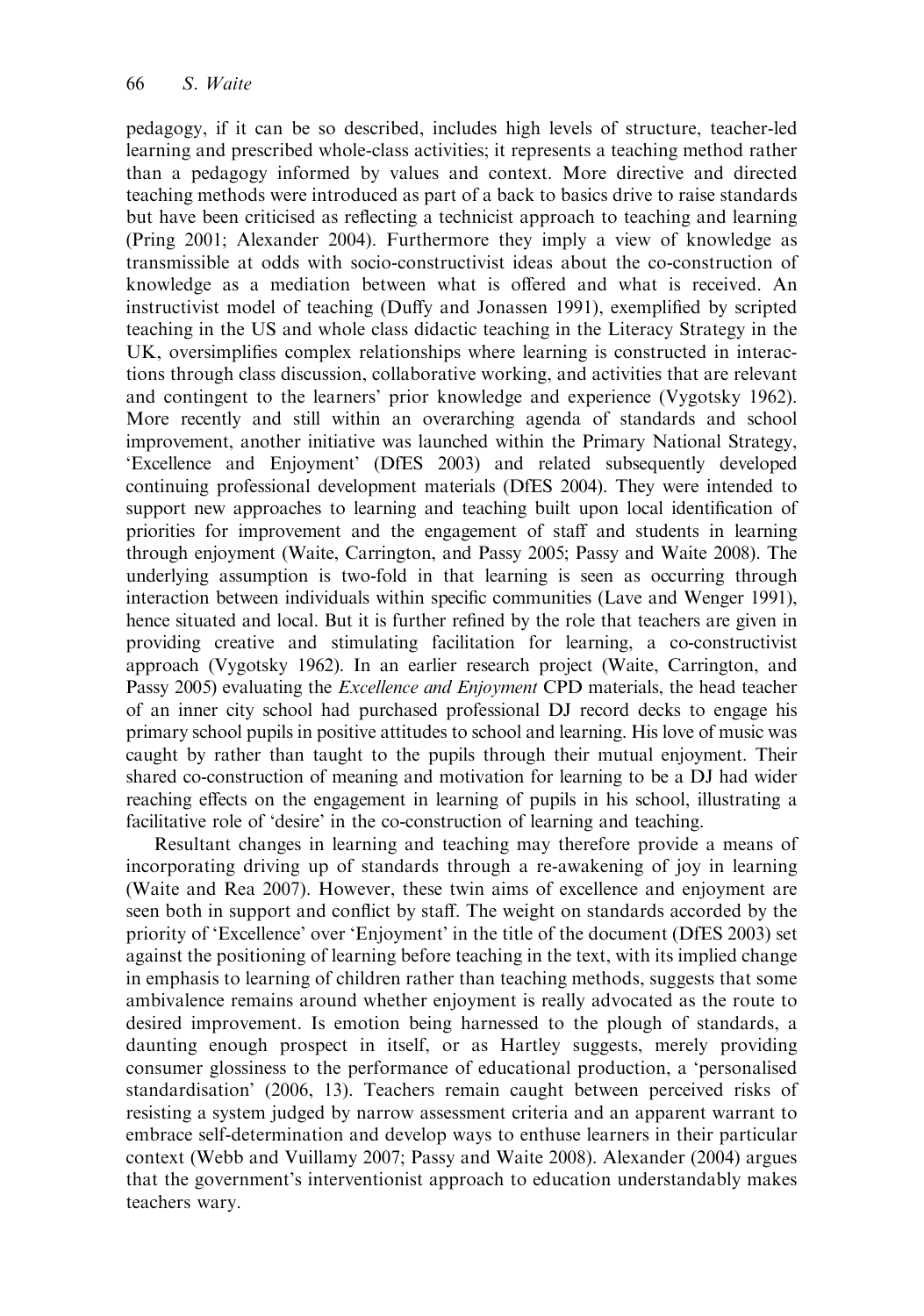So although broader *aims* for pedagogy, including affective concepts such as enjoyment and well being, are beginning to be seen by some as supportive of improvement, do they, in practice, necessarily lead to alternative forms of pedagogy from those previously recommended (Alexander 2004)? Research would suggest that teachers still experience conflict in adopting creative approaches while performance remains a strong factor in the judgement of schools (Woods et al. 1997; Waite, Carrington, and Passy 2005). One might anticipate that conflict will be greater when perceived aims for teaching and learning narrow to a subject-based curriculum after the early years foundation stage (DfES 2007) which is premised on a higher degree of choice for teacher and child in how the curriculum is enacted.

#### Learning and enjoyment

Nevertheless, there is evidence that enjoyment and autonomy of choice contribute to improved learning and the application of that learning. For example, Erk et al. (2003) found words stored in a positive emotional context were remembered better than those in neutral or negative contexts, so that what children wish to learn and enjoy learning will be better retained than what they have no choice about. Furthermore, Immordino-Yang and Damasio (2007) argue that emotional content not only reinforces memory but also makes learning accessible to important social uses. Their studies of adults with brain damage show that, although they have cognitive awareness of facts, without an emotional element they are unable to use that information to make successful judgments and decisions in their life. (See Waite (2007) in this journal for further discussion of the role of affect in memory.) Spitzer (2006) reminds us that the brain is always learning and that it is not just in designated contexts such as the classroom that this occurs. Play, especially for younger children, is an essential mode of learning, but children and staff may not always recognise alternative modes as 'learning' unless they share characteristics of the formal. In Waite and Davis (2007), children in nursery classes aged 4 and 5 taken to Forest Schools identified factual knowledge or skill gains but not creative benefits such as storytelling or child-initiated practical science activities as 'learning'. It is as if the mediation of a teacher has become integral to their perception of learning and that natural experiential learning of earlier childhood has been displaced by the structure of classroom practice. So, if assessment in the later years of primary schooling remains tied to tightly defined cognitive outcomes, broader learning opportunities may not be recognised, acknowledged or encouraged by practitioners. Yet, perhaps these opportunities for enjoyment and diverse learning outcomes might continue to be made available in outdoor contexts.

#### Outdoor contexts for teaching and learning

Children's experience of enjoyment in the outdoors is widely reported (Millward and Whey 1997; Armitage 2001; Waite and Rea 2007). Policy for learning outside the classroom in England has recently been set out in the Learning Outside the Classroom Manifesto (DfES 2006) and benefits such as physical (Pellegrini and Smith 1998) and emotional and social well being (Perry 2001) are claimed. Learning outdoors is an expectation within the early years foundation stage for children from birth to five (DfES 2007) but Rickinson et al. (2004) argue that there is a lack of consensus about what 'outdoor education' comprises. One current debate is whether learning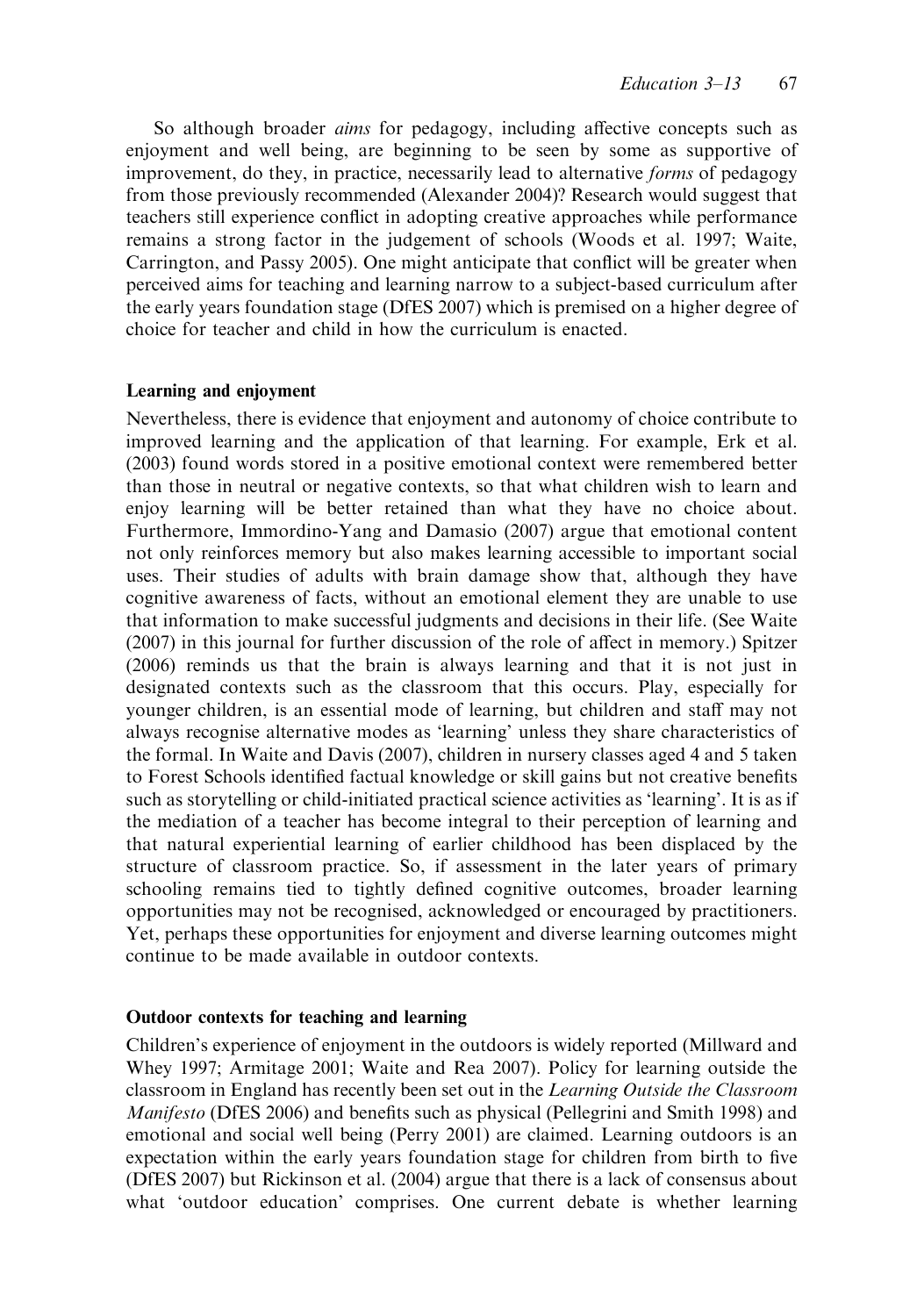outdoors is or should be of the same kind as that more usually encountered inside (Rea 2008), thereby providing a seamless experience for children (DfES 2007). However, Edgington (2002) suggests that the sheer scale of the outdoors necessarily changes the sort of learning experiences children have. Furthermore, part of the allure of the outdoors may lie in the departure from the familiar context of the classroom and traditional forms of learning (Broderick and Pearce 2001; Rea 2008). Certainly Waite and Davis (2007) noted how free play and child-initiated exploration of the natural environment appeared to engage children to a greater extent than adult-led activities in Forest School. The children demonstrated high levels of involvement, which are considered to signal that deep learning is taking place (Pascal and Bertram 1997). There are indications, therefore, that learning is affected by the outdoor context, but does being outside necessarily change the pedagogy employed in that context to one which incorporates greater choice and enjoyment for learners?

# Research context

The research reported in this paper followed earlier work for a local authority evaluating the impact of Forest Schools for children aged 3–5 years (Waite and Davis 2007). It sought to contextualise those previous findings by exploring the role that outdoor learning had or might have from the perspective of mainstream settings for children aged 2–11 years within a rural county. The research had two parts:

- Postal surveys to all childminders ( $n = 898$ ,  $r = 77$ ,  $rr = 9\%$ ), 'preschools' i.e. play groups and day nurseries ( $n = 427$ ,  $r = 120$ ,  $rr = 28\%$ ) and primary schools (n = 439, r = 128, rr = 29%) in the county regarding their provision and aspirations for outdoor learning (Waite, Davis, and Brown 2006a). A further nine questionnaires were received from out of school clubs which have not been included in this paper.  $[n = number, r =$  respondents,  $rr =$  response rate
- . Case studies of five settings, a childminder, play group, day nursery, foundation stage and primary school<sup>1</sup> to explore provision and aims in more detail (Waite, Davis, and Brown 2006b).

The survey (in two forms to address provision for  $2-5$  and  $6-11$  age groups) provided an overview of practice and principles regarding outdoor learning from 334 settings (19% response rate overall). Sections of the survey were as follows: background information about the respondent and setting; the physical environment; current policy and practice; aspirations for outdoor learning. Schools had the highest rate of response (29%), while only 9% of childminders replied. This may be partly attributed to difficulties in obtaining up to date contact details for this somewhat shifting workforce. Higher response rates might have been achieved by using the Childminders Association rather than local authority as the distributors of the survey.

Case studies were selected from survey responses and through discussion with local authority early years advisors based on responses that showed interesting and innovative practice in outdoor learning. They included a childminder, preschool, day nursery, foundation stage class and primary school. Mapping, observation, documentary evidence, interviews with staff and children and photographic records were used to gather information and attitudes within different types of setting, producing rich narratives from a variety of perspectives.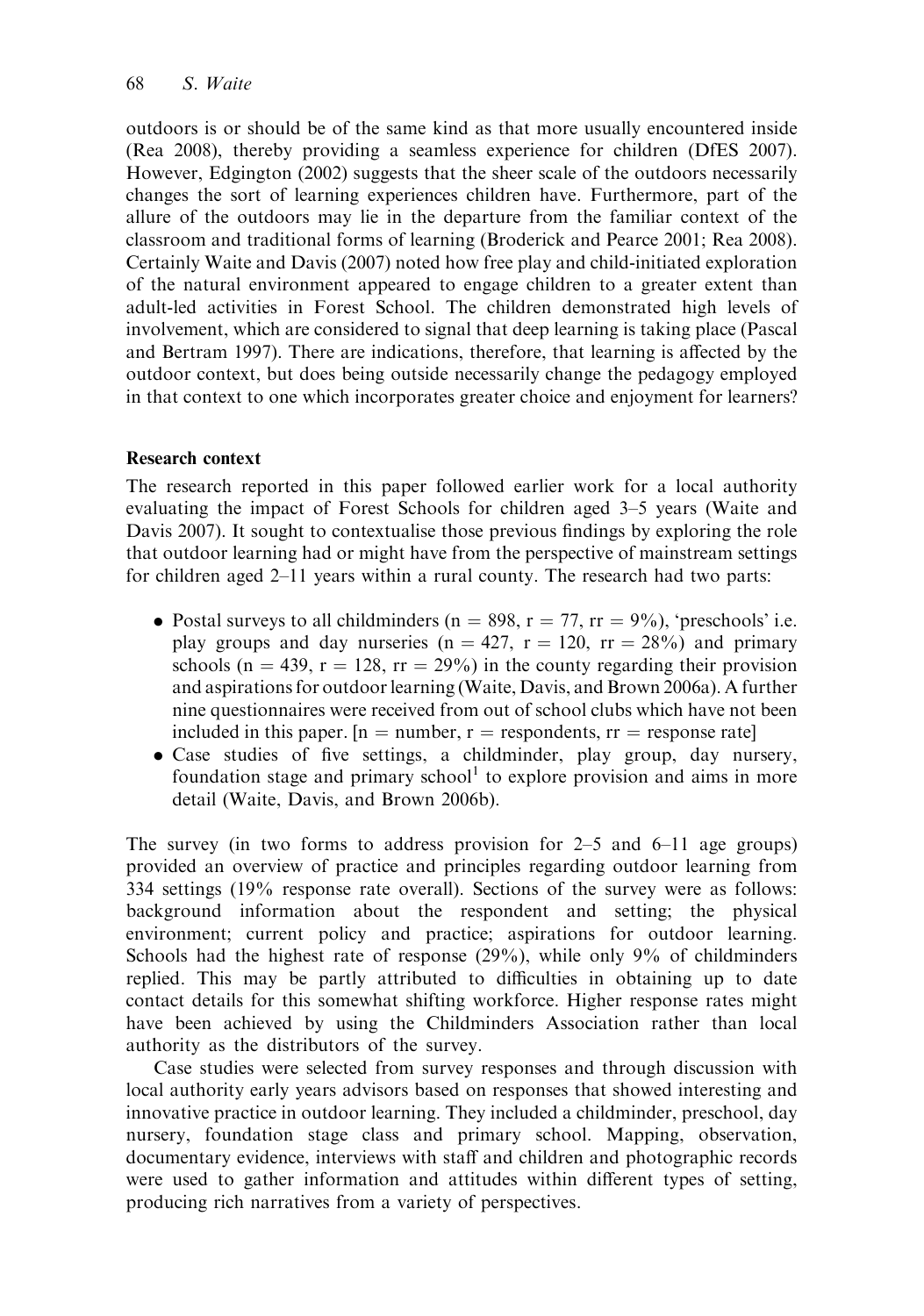Analysis involved:

- (1) entry into SPSS for the quantitative elements of the survey;
- (2) content analysis derived from repeated reading of open ended comments in the survey, interview and document material by at least two members of the team independently who provisionally identified and then met to agree themes present within the qualitative data; and
- (3) entry into N6 (qualitative software) to facilitate the storage and manipulation of the agreed themes.

In the following section, I report our findings related to values from across the research evidence.

## Values associated with outdoor learning

Accessing the values of practitioners and children regarding outdoor learning helped us to make sense of the pedagogies and practice reported in the surveys and witnessed in our case study observations. Our content analysis of our qualitative data drew particularly on case study interviews and survey questions such as: Please describe in detail a memory you have from your childhood of a significant experience in an outdoor setting?; What are the three most important factors that contributed in your view to the significance of this experience?; What do you feel is the potential for learning outdoors? We deliberately did not ask a direct question about values in our survey, partly for pragmatic reasons in keeping it to a reasonable length but principally because we considered a phenomenological approach based on actual examples rather than statements of belief would enable us to access values as embodied rather than rhetorical (Stam, Lubek, and Radtke 1998). Our intention was therefore to prompt recollection of specific moments that held some significance in the respondents' lives, thus grounding their comments in physical events and exemplifying how concepts were enacted.

One of the ways we therefore gathered indications of values in our survey was by inviting respondents to share memories of the outdoors (Waite 2007). It is thought that adults' childhood memories of the outdoors may affect the sort of provision they are likely to consider for children in their care (Chawla 1994). Values that emerged from this analysis included: freedom and fun; ownership and autonomy; authenticity; love of rich sensory environment and physicality. These were then employed to consider the extent of their usefulness as an explanatory framework in analysis of the case study observational and interview data. Italicised text has been used to highlight phrases that particularly exemplify the category and accompanying commentary.

## Freedom and fun

In this vignette, we see how freedom was important and that the pedagogy adopted was contingent to the child's learning.

At age of 8 my primary school class went on a nature walk on a piece of common land and woods. We were allowed to roam and collect items. The teacher named the items and gave details of the natural habitat etc. I still remember the names of plants we looked at even though that was 59 years ago! (Questionnaire, preschool, 624a)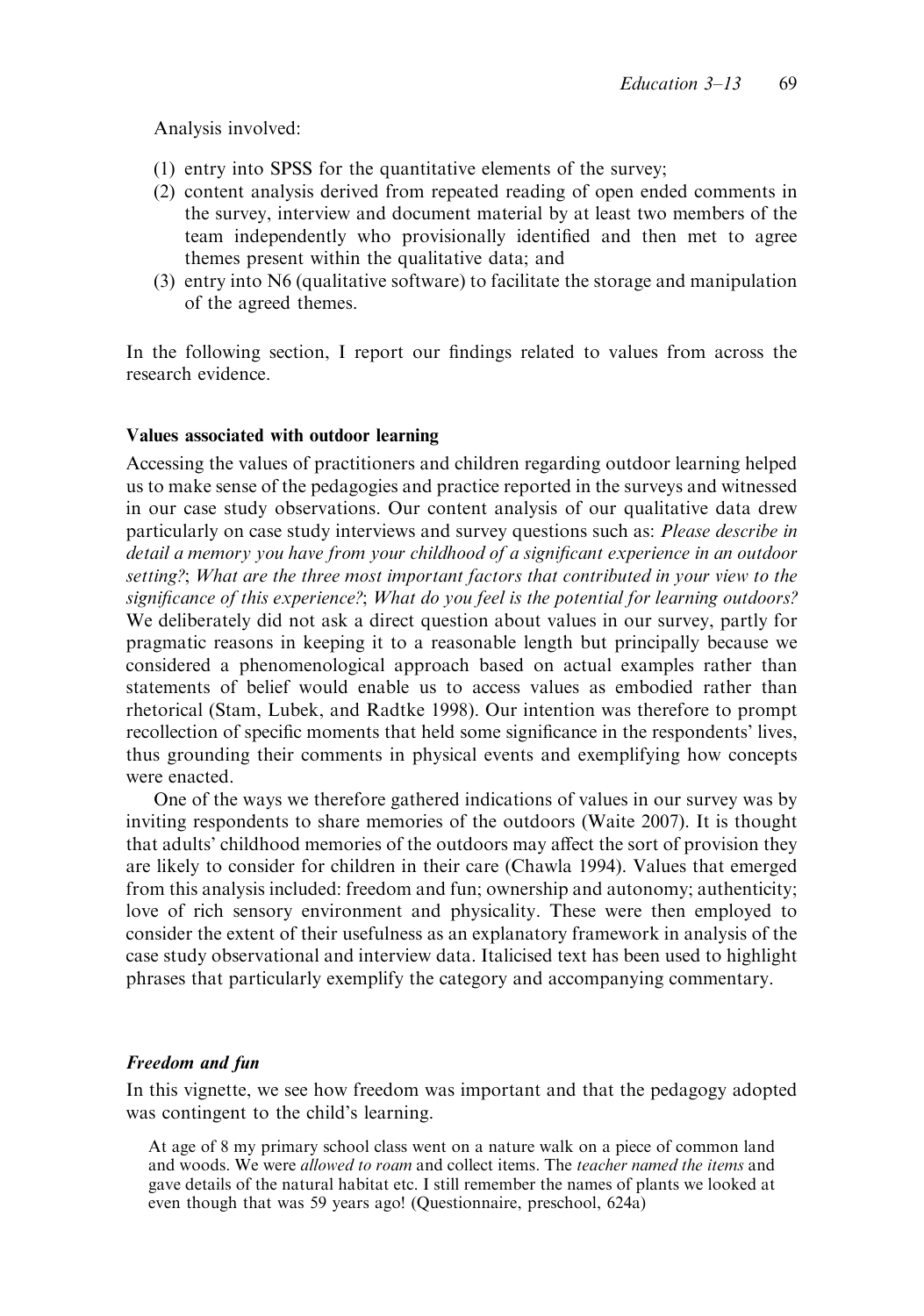## 70 S. Waite

This engagement is echoed in a case study of the childminder's practice in the woodland. In the following comment, her feelings are evident and suggest that this childminder uses her enthusiasm to infect the children with her love of the outdoors and exploratory learning.

No written plan. I love being in the garden, experimenting, and growing all sorts, involving the children combines my two *passions* in life. The *excitement* of children seeing seeds germinate, bulbs shoot, plants grow, *having fun* watering, just getting muddy, *feeling* mud, peat, bark, pebbles etc. It's *priceless!* (Childminder case study)

A less tightly structured learning environment was valued by preschool staff not only as a personalised response to some children's needs,

For the individual it benefits children with behaviour problems as it offers an open environment and children behave differently because they are so much freer. (Preschool case study)

but also because,

The benefits are that *everybody is free* more, being explorative and creating balance using the curriculum. Outdoor learning allows the curriculum to be seen through a different view.

The community benefits by having *happy well rounded* little people outdoors which must surely impact as adults. (Preschool case study)

In the private nursery case study, the teacher in charge commented,

I believe that the learning, which takes place in the outdoors, particularly in a natural environment, is extremely valuable. Many children react very differently when outdoors. They need the *freedom* to explore, to run, just to be. (Private nursery case study)

The head teacher in the foundation stage case study spoke about the connections between outdoor activity and learning.

We've got to teach our youngsters to be creative in the future, to find their own little niche. [Outdoors they are] creating their own fun. They are involved and happy and in the future they will be able to continue to be involved and happy. It gives them the creativity to go forward. (Foundation Stage case study, interview with head teacher shown in video by Cranbrook Films Ltd)

In contrast, some responses seemed flat in emotional tone and appeared to be providing outdoor provision principally because it was seen as required.

We do not have a policy as such, but we do *follow* the *foundation stage curriculum* guidance which states that ideally children should have continual access to both indoor and outdoor play spaces. (Questionnaire, preschool, 764a)

#### Ownership and autonomy

From the survey data, it appeared that most childminders allowed the children quite high levels of involvement in deciding 'whether or not to spend time outdoors', 'what activities will take place outdoors', 'what sorts of behaviour are acceptable outdoors', and 'how to control or modify their outdoor environment'. Comparing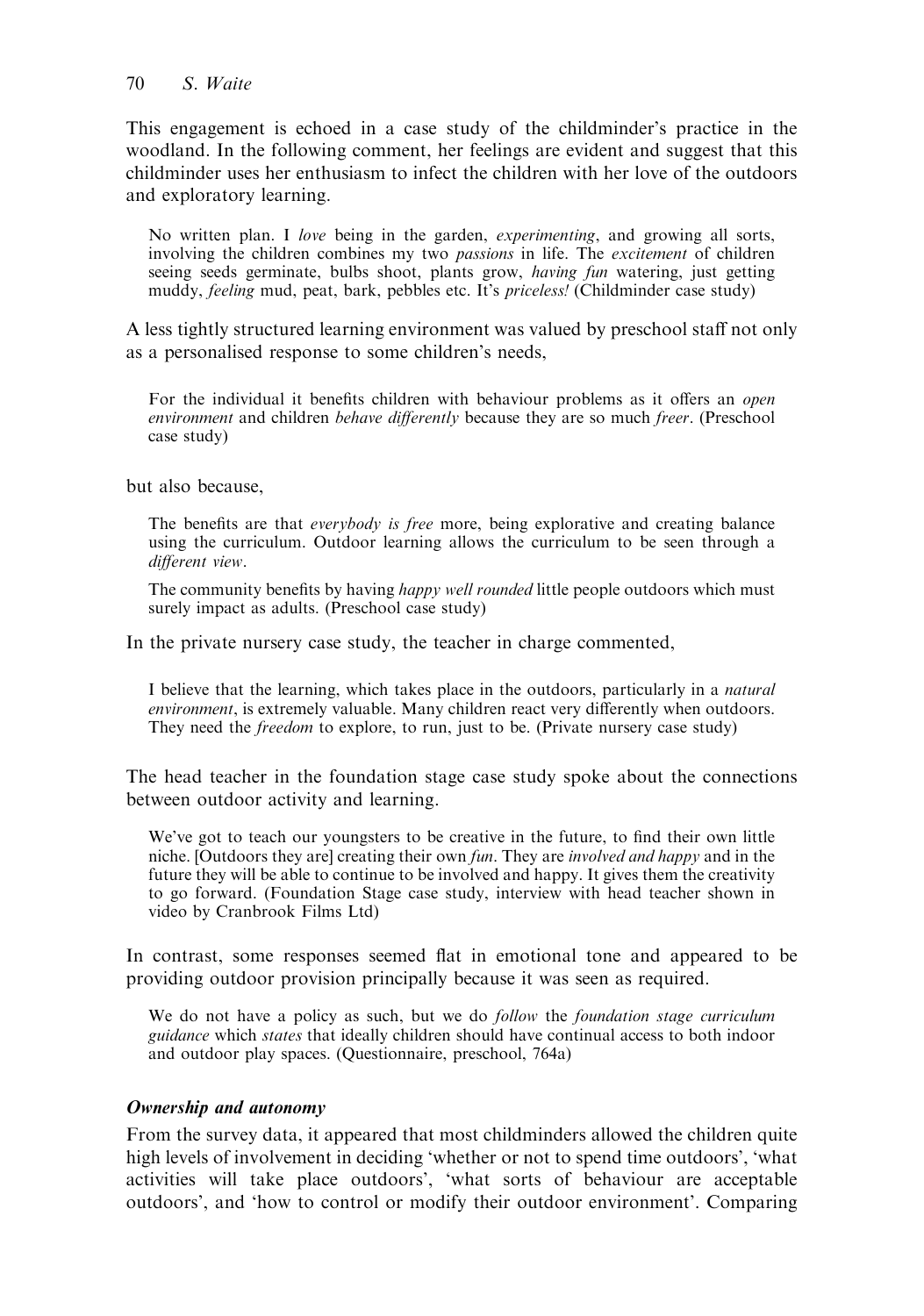these results to those of schools and preschools, it would seem the children cared for by childminders were given more choice about what activities would take place outdoors. Giving choice to children may derive from the autonomy of the childminder in deciding how days will be organised in comparison to organisations constrained by timetabling and possibly indicate that performance against criteria exert stronger influences in more structured settings. This pressure was mentioned by some school respondents. It may also indicate that childminders value affording autonomy for the children in their care. Children in schools and preschools were most likely to be involved in deciding what sorts of behaviour are acceptable outdoors and least likely to be involved in deciding how to control or modify the outdoor environment.

The case studies, however, illustrated how getting children involved can be a powerful force to improve the impact of outdoor environments and the transferability of learning outdoors into the classroom. For example, in the primary school, the playground was covered with painted markings, chosen by the children. The school not only had a children's council but also a system of 'family groups'; mixed ages met weekly with a member of staff to discuss issues. Children therefore had two possible routes into decision making in the school, through the 'family' staff member at staff meetings and through the 'family group' member of the children's council. They clearly felt that their views had been and continued to be taken into account. They had ongoing involvement with evaluation and improvement of the school, indicating the children's ownership of their learning environment.

However, reported ownership had limits; although a high number of responses stated they had moveable flexible equipment in their outdoor setting and that they 'regularly take indoor equipment outdoors', it was less frequently reported that the children had the freedom or the responsibility to 'take the equipment outdoors themselves'.

## Authenticity

The playgroup also used the local community to extend learning opportunities for children outside, for example:

We do things providing simple *opportunities* i.e. going to the beach, theatre, park, chemist. A few students will also go shopping each week to get the supplies for the setting each week. This will include writing a shopping list, handling the money, finding things in the supermarket and paying for them. (Playgroup case study, staff)

I think that the important thing is that [playing outdoors] makes [learning] really real for many of the children ... there's lots of links with what they do inside that then become real for them outdoors. (Foundation stage case study, head teacher)

The value placed on the opportunity to experience firsthand was evident in one case study from lively displays of the Year 5 farm residential trip and a Year 1 trip to the museum in the school corridors. In contrast, children reported lessons in classrooms were sometimes 'boring' and they were less inclined to 'believe' them. It appeared to be very important to the children that they had tested out what they were told. This supports an experiential approach to learning which is less frequently employed in classroom-based and whole class activities. The question of 'belief' in relation to learning is interesting; it suggests that children may approach classroom learning as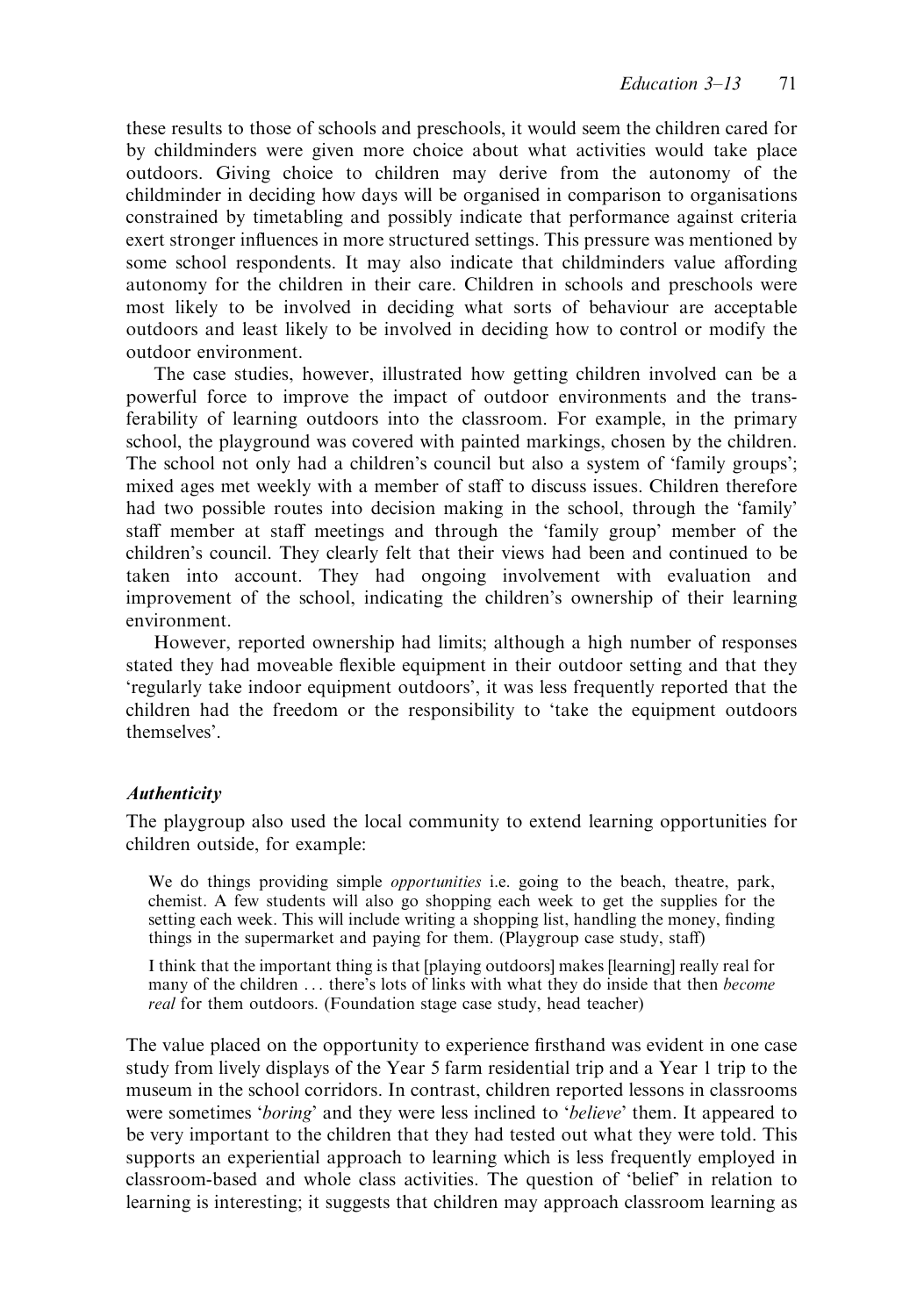different from learning 'in the real world' and this could have implications for the transferability of learning acquired in these settings.

# Love of a rich sensory environment

In another reported memory, the sights, smells, tastes and sounds of experiences were vividly reconstructed. The positive emotions evoked may influence how that practitioner plans for outdoor learning (Chawla 1994).

Woodland beside my house collecting blackberries, camping and cooking on open fire, deep piles of leaves. Helping to pump the water up for the day as we had spring water. Finding and eating wild watercress. Driving down the lanes with grass in the middle  $$ the noise it made as it brushed the underside of the car. What I learnt was to love and enjoy the outdoors – the sights and sounds and smells [bonfires]. (Questionnaire, preschool, 635a)

Malone and Tranter report that 'the child's desire to connect with nature in a meaningful way is more overtly circumscribed by the school philosophy than the lack of resources' (2003, 299). In descriptions of their outdoor learning environments, a private nursery teacher and foundation stage coordinator outline important features, including themes identified in this paper.

The woodland offers *freedom to explore* a native environment [and it] develops *affinity* for the natural world. Fallen logs or log piles provide endless opportunities for *climbing*, balancing, going over, under and through and [hunting] bug 'n' beasties. The fire pit and the seating area [is a] wonderful setting for whole group activities, collecting sticks, building fires, sitting, thinking and toasting. (Private nursery case study, teacher)

Sustainability and spirituality are both part of the school curriculum. We can begin to develop the children's understanding at an early age by teaching them to *love* their planet, experience things deeply, relate to the outside world and have real experiences. We can create a sense of *awe and wonder* by developing their understanding of the outside world, through interest and excitement in their environment. (Foundation stage case study, Early Years coordinator)

The role of positive affect in making learning accessible for application in other contexts has been recognised (Immordino-Yang and Damasio 2007). Gardner's work on multiple intelligences (1993) also suggests that naturalistic intelligence may influence the environment's role in learning. Furthermore, sensory contextualisation has been found to be an aid to memory (Gottfried et al. 2004).What is clear from these descriptions is the value placed on the engagement of multiple senses, the importance of the affective dimension and the physicality of the outdoor learning experience.

# **Physicality**

In the following shared memory, the language of 'desire' (Zembylas 2007) emphasises the strength of feeling evoked by taking risks in an environment free from adult intervention.

I loved playing on the adventure play area of the village I lived in. It was situated in a large field by the local hall. We would take *risks* like walking up the see saw, jumping off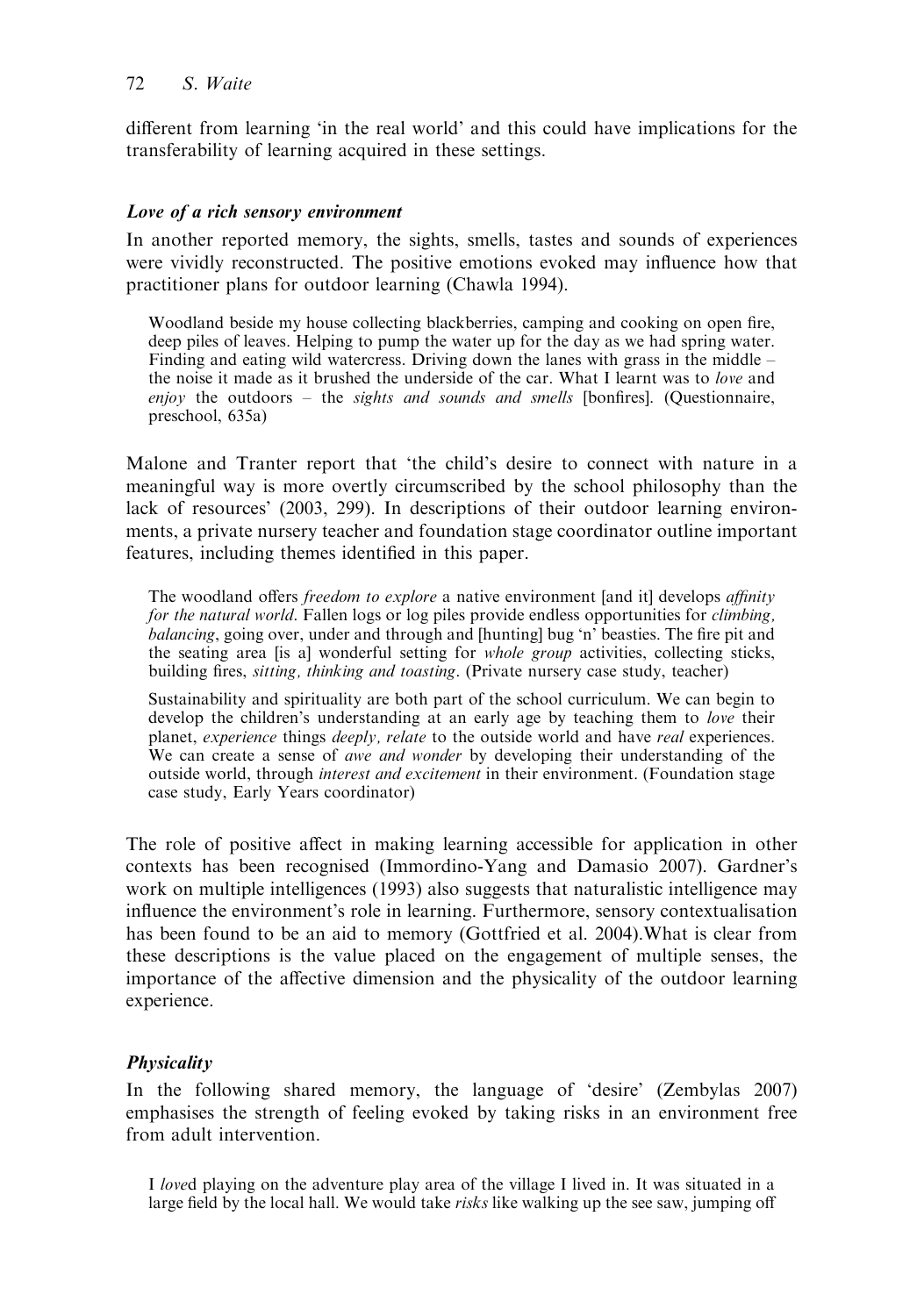swings, seeing how many rungs we could miss on the bars. It was *lovely* because we didn't have adults there to keep telling us off or be careful. I learnt to balance, climb, push myself a little further with things I could do. (Questionnaire, preschool, 640a)

The impact of these positive memories of risk taking appeared to vary depending on the provider. Most of the childminders reported that their children go outdoors for 'physical activity' on a daily basis for the purpose of:

Room to move, fresh air, children move activity on with regards to conversations, experiences, activities. (Childminder, 1027)

Freedom of movement to let off steam, look at the seasons in the natural world, take care of their environment. Informal talking about why we leave the crocuses (spring) or cyclamen (autumn) to grow. Scavenger hunts – the children's finds are *special to them*. (Childminder, 1026)

As the comments above show, the respondents also mention aspects of enjoyment and personalisation, referring to informality and freedom. However, some settings reported that risks were now considered too great to allow children physical challenge. One respondent mentioned how adult attitudes had changed with experience.

Initially we introduced the daily outdoor period to allow the children to *let off steam* – this worked so well, that we now incorporate the additional learning experiences – it also allows us to develop creative activities by allowing more 'experimentation' without fear of ruining the village hall facilities. (Questionnaire, preschool, 889)

The importance of physical activity was interpreted not just as an opportunity to release energy but also as a means to support creativity.

Practitioners' values in outdoor learning described above influence the pedagogical methods that are explored in more detail below, drawing on the case study observational and interview data.

## Associated pedagogy

#### Child-initiated learning

In the case studies there were many examples of child–directed learning derived from values of freedom and fun, ownership and autonomy. On a single day when 31 activities were observed at the private nursery, 11 were adult-led and nine adultinitiated and 11 child-led. However, the nine adult-initiated activities were adapted by children to their own interests. In all, about two thirds of observed activities were child-directed. In the childminder case study, a child noticed a rock poking out of the earth and proceeded to challenge himself by stepping up onto it to try and balance. He was successful and proud of his achievement. The childminder felt learning opportunities were greater outdoors as it

allows the children the ability to be able to investigate things which are far more childinitiated rather than adult-led all the time.

In the playgroup case study, the outdoor area had a ramp between the building and the playground, which the children called the 'mountain'; they would take their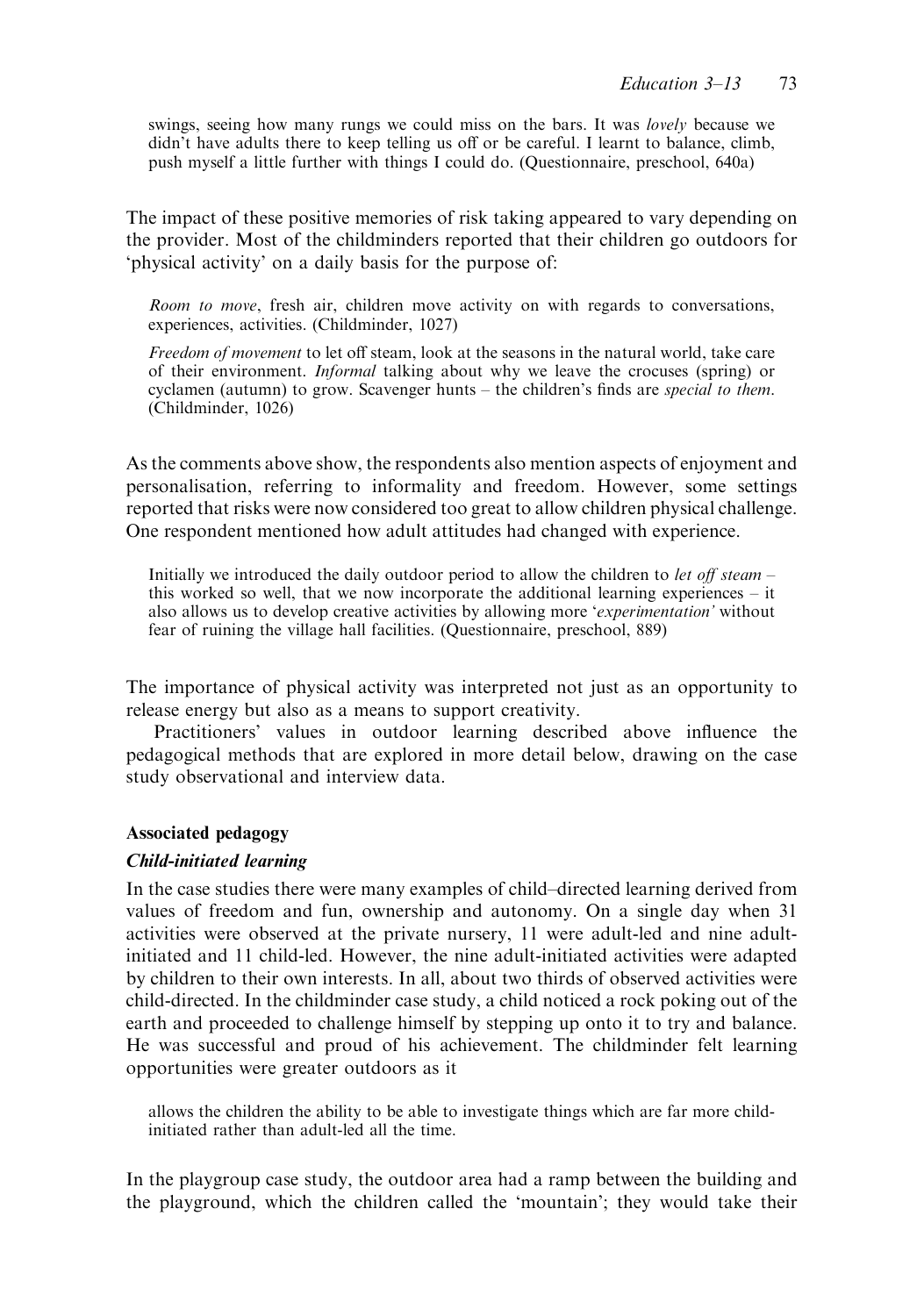tricycles up the ramp and ride them down. Some children persisted with this all the time outside. However, within this free play situation, the staff took the opportunity to encourage learning, for example by pointing out to the children the wheel marks their tricycles made in the sand. This contingent response of staff allowed children's preferred activity to be the site of incidental learning.

Allowing children to lead their learning permits a more personalised pedagogical approach. For example, in the playgroup case study, one of the boys wanted to play in the sandpit, so the playgroup supervisor uncovered it for him. None of the other children joined him at first so she continued to play with him at his chosen activity. On observational visits, his behaviour had been quite difficult within the classroom; he never wanted to join the others or participate in planned activities. Outdoors, he listened to the staff more and displayed more involvement in the activity of digging and filling buckets and sand moulds. After a few minutes in the sandpit, another child joined him. The supervisor explained to him using an egg timer how much time he had remaining outdoors before they had to go back inside. By giving him advanced warning and a time frame, the adult had enabled the child to follow his own interest, develop autonomy and enjoy learning, while supporting him in the selfregulation of his behaviour.

The outdoor learning environment (OLE) described by the reception teacher in the foundation stage case study was widely used for another pedagogical practice, assessment for learning.

The majority of the time is child-initiated play but we use that time to assess how children are doing with their confidence in attempting something they haven't tried before or particularly any child that is lacking social skills. We can monitor how they are progressing with their attitudes towards other children.

Not being directly involved in the activities, the practitioner was able to identify wider social and emotional aspects of learning which present challenges to assessment by artificially designated times for measurement.

A more responsive pedagogical mode contingent to children's needs was also noted by the head teacher in the foundation stage case study.

I see the teachers go down there and they stand on the periphery of it. When they see the children engaged, enjoying themselves and fully absorbed in what they are doing, the teacher plays a secondary part in their learning. They lend themselves to role-play and extend what [the children] are doing and put a few ideas in their heads and they can encourage them to explore further. So it's really a guide on the side, somebody who's there to try and help them take the next stage. But sometimes [the children] are engrossed in what they're doing, they're getting so much out of it, it would be a shame to get involved.

However, sometimes adult intervention can reduce the appeal of a child-initiated game. On one occasion at the playgroup, a girl asked for the hoops to be brought out, placed them on the ground and started jumping between them with two friends. When the adult saw this, she decided to get more out and set them up in a circle. She began showing the children how to step and jump between them in a circle. The girls were taking it in turns to be a leader each. The playgroup assistant demonstrated hopping between the hoops, but the children moved away to play elsewhere. Armitage (2001) suggests practitioners need to be very sensitive to the private world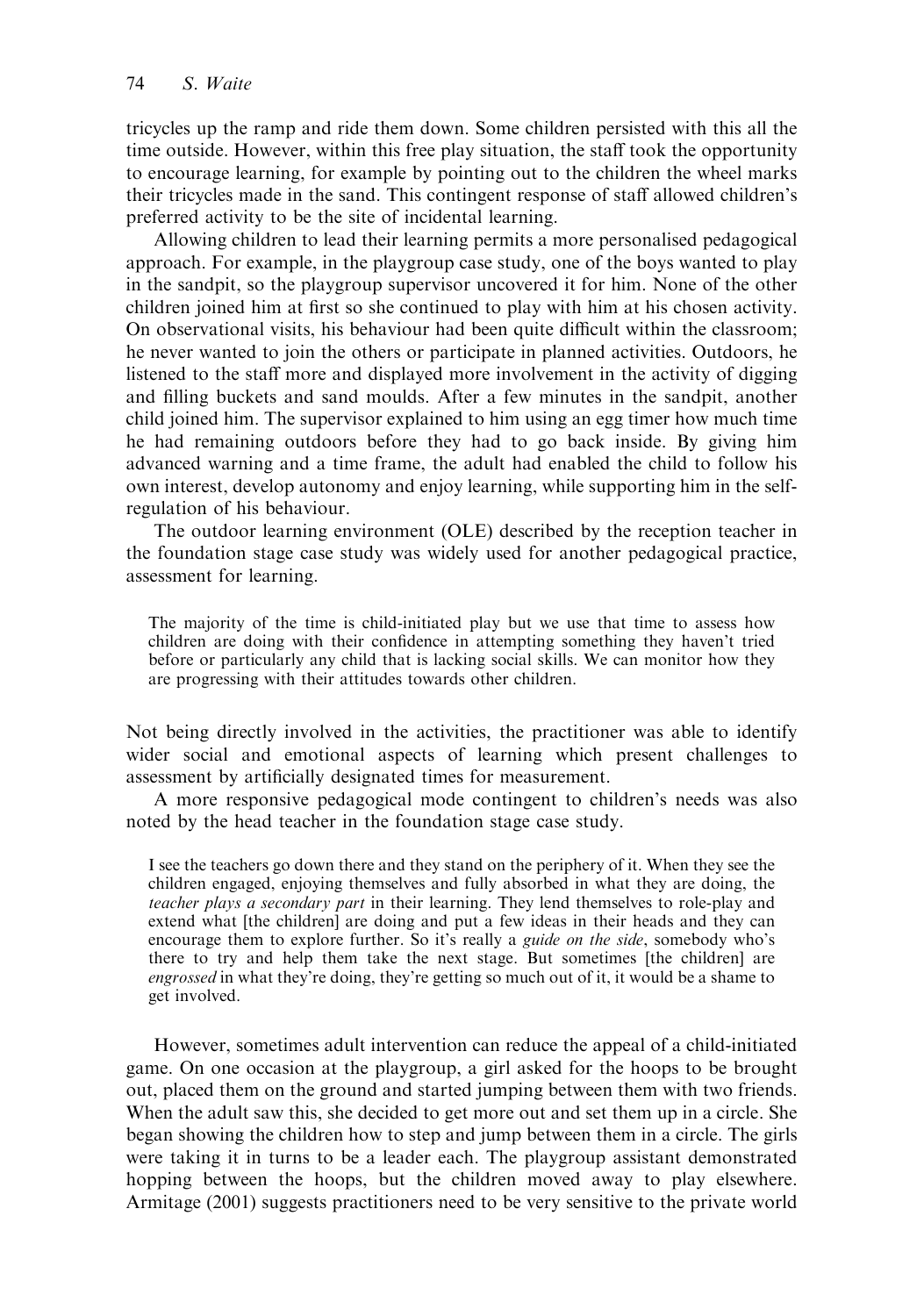of children's play and when it is appropriate to intervene. Adults taking on the lead in playful learning may cut across aims and context in child-initiated imaginative play. Contributing to, without commandeering, play situations for learning is a delicate skill and may run counter to practitioner's expectations and experience of control inside the setting. Furthermore, settings where sustained shared thinking was encouraged with a large number of the interactions initiated by children provided a strong basis for learning across the curriculum, but the tendency is for more teacherinitiated activity, particularly as the children grow older (Siraj-Blatchford and Manni 2008).

## Experiential opportunities

The outdoors offers tactile elements and flexible resources with which to experiment and discover real life hands-on learning. These qualities particularly endorse values such as authenticity, love of rich sensory environments and physicality. In the private nursery, a boy persisted with tremendous concentration in a self-designed activity taking water from the bottom of the water tray and pouring it down a length of guttering back into the water tray. Occasionally, he rearranged the guttering in a V shape and poured the water down one side; it had the momentum to go up the other side part way. An adult reflected to him that the water went down and then up the other side. He repeated his actions and this time the water went higher. He carried on increasing the amount of water in his bucket until the water flowed all the way up the second length of guttering and over the end in a waterfall onto the ground. He did this several times before he rearranged the guttering and began a different experiment. His persistence with the activity may have been sustained because it was his own curiosity that had stimulated it, but the learning potential was extended by an adult's comments. In the childminder case study, similar scientific speculation was supported by sensitive contingent responses from an adult when differently weighted objects were thrown into a river and the children were prompted to notice varying sounds and splashes. The children were viewed as active learners capable of understanding the world, so that knowledge is not viewed as transferred but created through social interaction. It represents a co-constructivist pedagogy constructed between child, adult and place in creating learning opportunities through direct experience.

## Affective elements

As I have argued, pedagogy is informed by values and context. Affective elements are exhibited throughout the dominant pedagogies described which privileged childdirected and experiential learning and their associated values of freedom and fun, ownership and autonomy, authenticity, love of rich sensory environments and physicality.

On one occasion in the private nursery, a child was upset. An adult went at the child's pace and praised her as she negotiated the steps down into the woodland. Adults showed that they enjoyed being outdoors, drawing attention to things of interest, reminding children about previous visits, asking questions, observing the children's responses and explaining things in a variety of ways. This modelling of pleasure in being outdoors echoes Zembylas' (2007) contention that adults need to share their enthusiasms to successfully teach; affective behaviour in adults being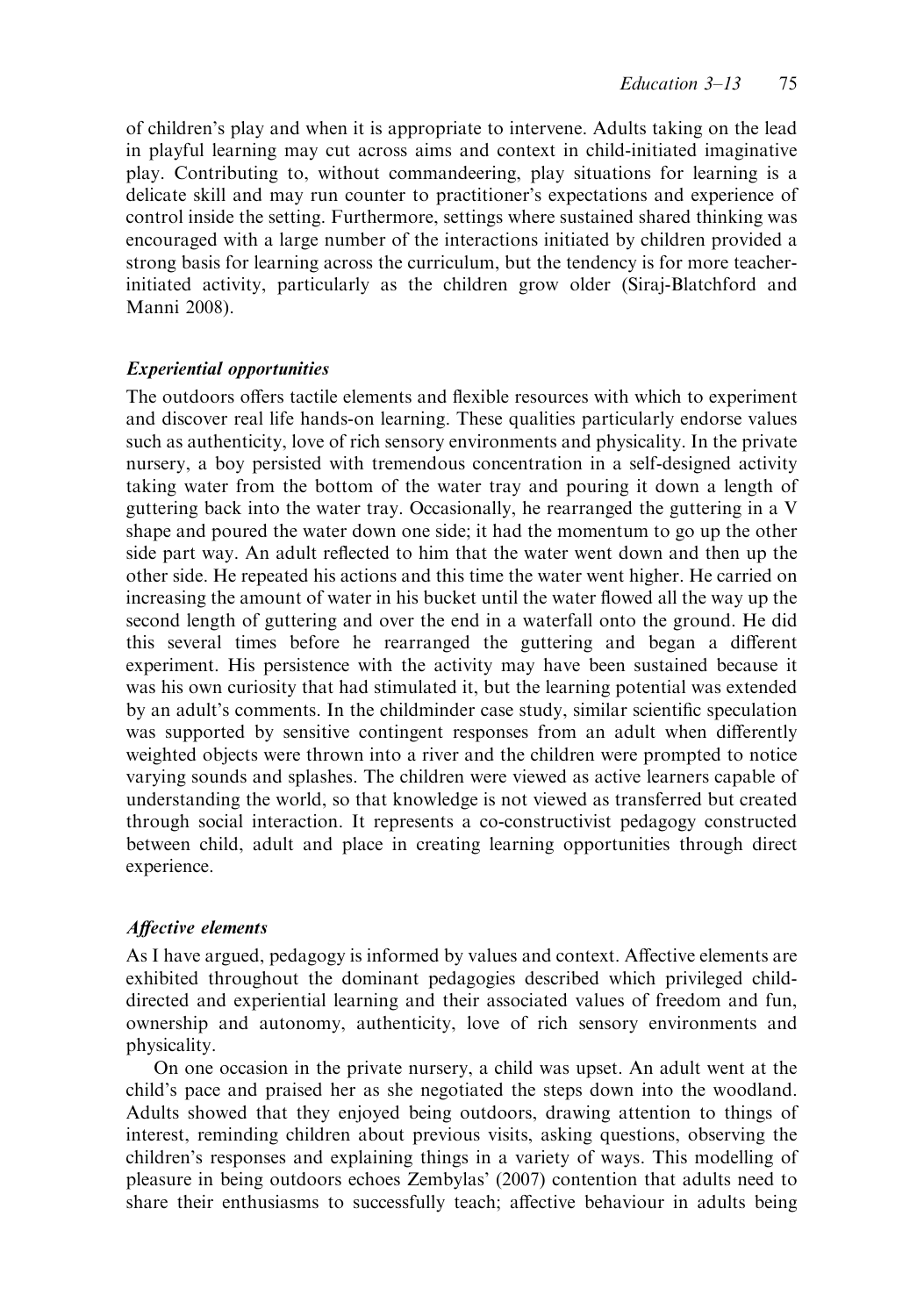reflected in an affective experience for children. Emotional engagement in learning may be important for the transfer of learning to other contexts (Immordino-Yang and Damasio 2007).

The particular affordance of the outdoors is illustrated in the playgroup case study, where some changes in children were noted between being indoors and outdoors. For example, one child was observed to be very quiet and happy to be by herself when she chose to be indoors. However, outdoors on the tricycles, she became a very different girl; she was loud and involved with the other children with a huge smile on her face, chasing everyone while on her tricycle. This suggests that the context in itself may contribute to pedagogical opportunities; the indoors and outdoors may access different aspects of a child's personality and therefore both may be needed to provide a holistic education for that individual.

Devolved responsibility for themselves and others amongst the children at the foundation stage case study helped establish their interdependence and independence. Older children acted as helpers or mentors in the Outdoor Learning Environment at lunchtime. This 'family' approach was also evident in the primary school with older children volunteering to become lunchtime assistants to support other children's play. The childminder also actively created situations where the children were responsible for themselves and their learning. Although these values also underpinned the indoor context, it appeared that adults felt permitted to take a less controlling role in teaching and learning outdoors. The different relationships between adult and children that were created by a relaxation of adult control may have been instrumental in helping children to feel involved and active in their learning and incorporating broader social benefits (Re'em 2001). Yet, despite these positive evaluations, there remain some tensions in the provision of outdoor learning as discussed in the following section drawing on data from the questionnaires and case studies.

## Tensions between the ideal and real

While some of the tensions apparently lie in relation to tangible resources available in some settings (some preschools, for example, mentioned not having on-site facilities for outdoor learning), even with similar constraints, there were other respondents who had found ways to access the outdoors, suggesting that barriers are socially constructed and rooted in attitudes and response to risk. Barriers to the development of outdoor learning reported across all respondents to the survey included funding (mentioned in 131 responses), adult attitudes (in 101 responses), the nature of the space available (in 71 responses), external factors such as safety, climate, etc (in 54 responses). However, while settings for younger children reported congruence in their outdoor learning practice with government guidance and frameworks, there were indications of tensions with external demands to prioritise raising achievement in primary schools.

# Standards agenda

Ninety-six percent of schools completing the 2–5 form of the survey  $(n = 77)$  had plans to develop outdoor learning compared to a lower figure of 83% of schools responding to the 6–11 form  $(n = 51)$ . This may be due to the prominence of outdoor learning in the Curriculum Guidance for the Foundation Stage (QCA 2003)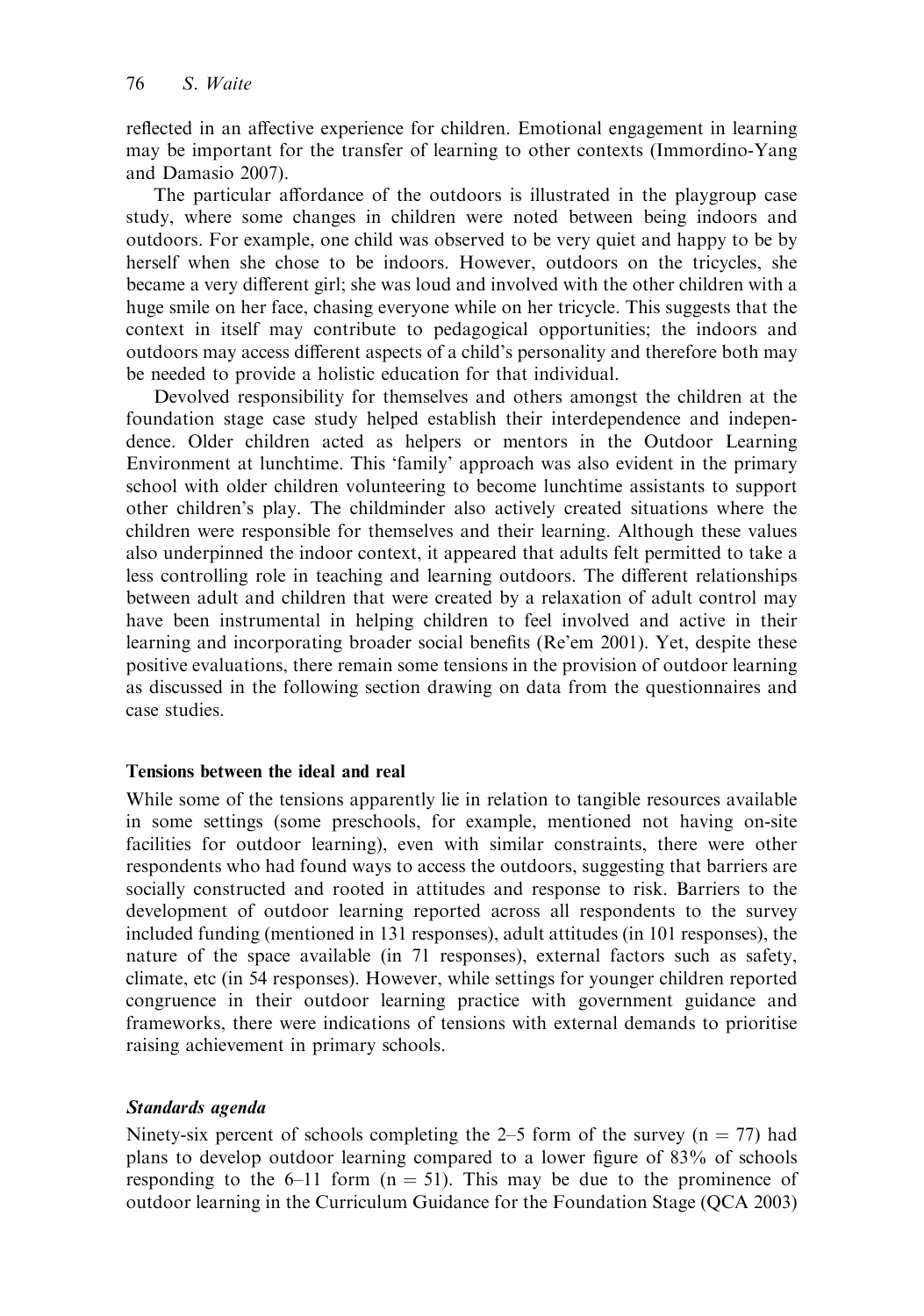and a perceived clash with National Curriculum requirements for older children. About 1 in 5 schools in this survey for the older age group did not have plans for development, which is somewhat surprising given high ratings for the potential of learning outdoors noted below. However, it may also indicate the presence of other pressing priorities in schools. Sixty-two percent of school-based respondents  $(n = 128)$  rated the potential for learning outdoors as excellent with a further 34% rating it as good. This represents a strong endorsement of the potential value of outdoor learning. Coverage of 'other curriculum areas' such as science, maths and geography outdoors became less frequently the case at Key Stage 2 where about one in 10 schools reported that it was rare (i.e. occurring only once or twice a year), which may indicate increasing conflict with performance criteria as children get older. This narrower interpretation of outdoor learning's potential benefits contrasted with the broader affective values reported in the survey and the generic learning benefits of which the case study practitioners spoke.

Indeed, the head teacher in the primary school case study felt that the standard assessment tests and performance pressures currently suppressed a will to make use of the outdoors:

There is a discrepancy between ... some of the sound bites in *Excellence and Enjoyment* and the inspection processes in this country. But I think that it may also be up to the school to manage the inspection process to point out where it has moved its outdoor learning towards, and so there is an onus on the school as well to show that that has contributed to the children's development.

It would seem that despite values strongly in support of outdoor learning, the performance imperative dominates a value-based pedagogy when they are seen as conflicting. This is in contrast to research which suggests personal values may impede change in practice (Keichtermans 2005). It may point to a suppressed personal theoretical and moral basis for pedagogical practice, which perhaps may be traced back to a diminution of philosophy of education issues and affective content in criterion-led initial teacher training. Personal values developed through initial teacher education which included greater theoretical and philosophical underpinning may have been eroded by current training models where student teachers are increasingly taught to achieve competencies rather than critically engage with them. This would have consequences for the development of personal values to interrogate and critique the received 'menu' of pedagogical approaches sanctioned by government (Hartley 2006, 13).

#### Adult attitudes

This restriction may account for the difficulties some settings had in overcoming barriers to outdoor learning. McKendrick (2005) found two major barriers to school grounds improvement, (1) lack of time and (2) lack of money, and settings in our study also reported different levels of resources and facilities as a constraint but the determining factor for children's access to the outdoors appeared to be the adults' will to make it happen. Some settings maximised what they had got through using their imagination and putting hard work into making their own resources and planning, while advocating its benefits to colleagues and parents. On the other hand, dwelling on barriers rather than opportunities appeared to have a significant impact on the uptake of outdoor learning in some settings. Perhaps, a lack of prioritisation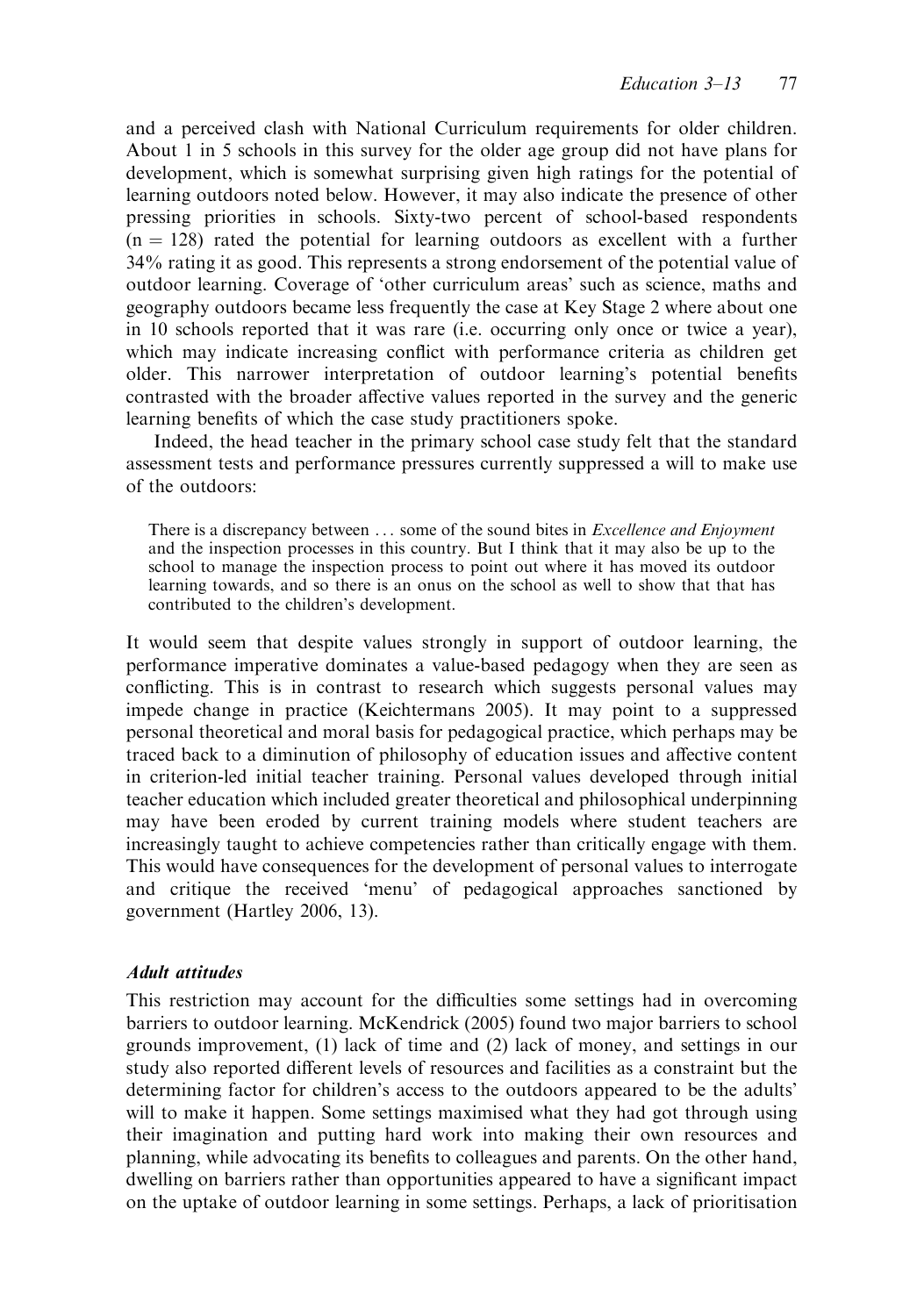for learning outdoors accounted for why some settings did not reply to the survey but we cannot know what accounted for that lack of prioritisation. While Ward Thompson et al. (2005) found that memories of childhood visits to woodland were highly predictive of adult patterns of use, later changes in attitude can be achieved. Murray and O'Brien (2005) found adults themselves engaging in outdoor learning (Forest School) resulted in changes in their perception, attitude and practice towards it. The student in our private nursery case study reflected that her childhood had been 'wrapped in cotton wool' and she was consequently cautious outdoors as a child but her work in the nursery had required her to leave her 'comfort zone'. Her enthusiasm had been awakened and now influenced her pedagogy.

# Transforming pedagogy

Thus, the passion of individuals in the case study settings transformed less than ideal situations into ones loaded with potential. Their enthusiasm was underpinned by a firm conviction in the value of outdoor learning. It appeared to offer something distinct, which may also fundamentally enrich the curriculum or activities undertaken indoors. The children's demeanour and testimony bore witness to their love of the outdoors. Some staff's belief in its value was further demonstrated by their persistence and willingness to overcome obstacles to ensure access for children to the outdoors.

Another very important aspect of our findings was the levels of involvement of children in planning and use of outdoors. This seemed to ensure a greater sense of ownership, more engagement and higher levels of usage. Moore and Wong (1997) found evidence for lasting academic and behavioural effects on those children involved in the development of diverse school grounds. Flexible resources which could adapt to children's interests seemed imperative.

Flexibility was also important in terms of how staff support learning in the outside. Achieving a delicate balance of intervention is even more crucial in a freer outside environment requiring staff to show considerable sensitivity to the appropriateness of free and structured activity at different points in children's play and learning. Play training employs pedagogical approaches distinct from classbased education and might help practitioners to develop contingent responsive modes of supporting child-initiated learning (McKendrick 2005).

Risk is a big issue in today's society but practitioners stressed the need for and importance of challenge and exploratory learning in order to develop a risk-aware and competent child. Indoor environments are often controlled by adults who establish the code for behaviour and levels of noise. The relative freedom afforded in outdoor contexts seems to contribute to behavioural, personal and social development. There appears to be higher levels of devolution of responsibility to children for their own learning in outdoor contexts, albeit in risk-assessed and managed environments. However, it is likely that the nature of learning opportunities will depend on the attitudes of practitioners and that confident and experienced teachers will provide more challenging activities (OFSTED 2004).

Finally, enjoyment and engagement of the whole child was common across all the case studies. Staff and children saw benefits which encompassed physical, personal, social and curricular aspects. Observations often noted the complete absorption of children in outdoor activities, thereby releasing practitioners from tight control of all aspects of the learning environment.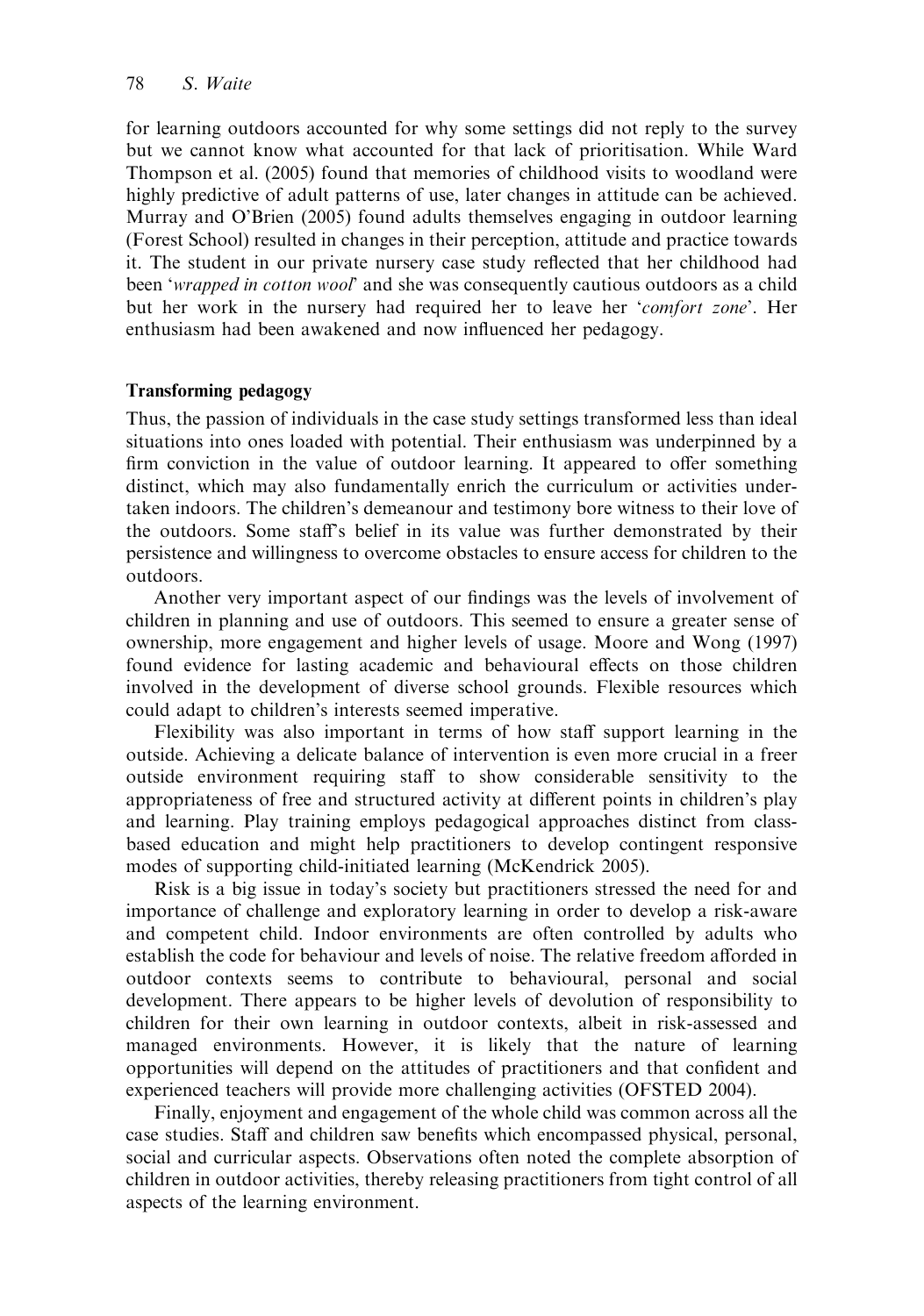As Waite and Davis (2007) noted, more research is needed about the transfer of pedagogy adopted in outdoor contexts to the classroom, and we have recently embarked on a two year ESRC funded project to explore opportunities afforded by the outdoors in smoothing the transition between foundation stage and Key Stage 1 (children aged 4–6). It is suggested that freedom to engage emotionally with material to be learnt is vital for that learning to be of practical value in life (Immordino-Yang and Damasio 2007) and that emotions must infuse successful teaching (Zembylas 2007). Therefore, pedagogy should embrace values and contexts which afford personal engagement and enjoyment for both child and practitioner. However, although the personal values associated with outdoor learning that are reported in this paper appear to support the development of alternative pedagogies, it would seem that years of being told what to do and how to do it may have buried values or even prevented their genesis. Our research suggests that it is 'guidance' perceived as *requirement* that provides a more potent steer for practitioners because of the fear of being judged by adherence to external criteria rather than the quality of pedagogy and learning per se (Alexander 2004). As Hartley (2006) comments, the apparent choice for teachers and students is only within a tightly controlled framework. Economic imperatives continue to drive educational policy, and indeed are likely to further intensify with the prospective squeeze on public spending in the economic downturn.

## Conclusion

The research described has pointed to ways in which the pedagogies employed in an outdoor context echo socio-constructivist principles in Excellence and Enjoyment (DfES 2003). However, it is acknowledged that only a small proportion of settings responded to the survey and it may be that these are a subset of provision embracing the educational possibilities of the outdoors. Even within settings selected for case study as showing 'enthusiasm both of the students and teachers involved in the [. . .] way of working; for it to seem to improve learning; and for changes in practice to feel doable and sustainable over time' (Fielding et al. 2005), there were barriers and examples of attachment to dominant pedagogical practice, which suggest that external pressures may be influencing practice more than internally generated values. The values expressed by practitioners included freedom, fun, authenticity, autonomy and physicality and were reflected in examples of child-led, real-life experiential pedagogies engaging the enthusiasm of children and adults. Nevertheless, these examples were framed by an acute awareness of external requirements and at times conflict was reported between personal aspirations and practice, the ideal and the real. In Deleuze-Guatarrian thinking, while infinite potentialities are present for more creative teaching and learning, the structure of the current standards agenda may impose limitations (Bogue 1989). It would appear that 'the pedagogy of principle has yet to be rescued from the pedagogy of pragmatism and compliance' (Alexander 2004, 29). Yet opportunities for alternative pedagogies outside the classroom were clearly demonstrated and if enjoyment is to be a route to improvements in education in England, consideration should be given to how ingrained attitudes and practice might be modified. Some practitioners have reported an experience of 'freedom' outside the classroom (Waite and Davis 2007) and expressed rich enjoyment in their memories of outdoor learning. Children begin life as exploratory learners and enjoy the rich experiential qualities of outdoor contexts,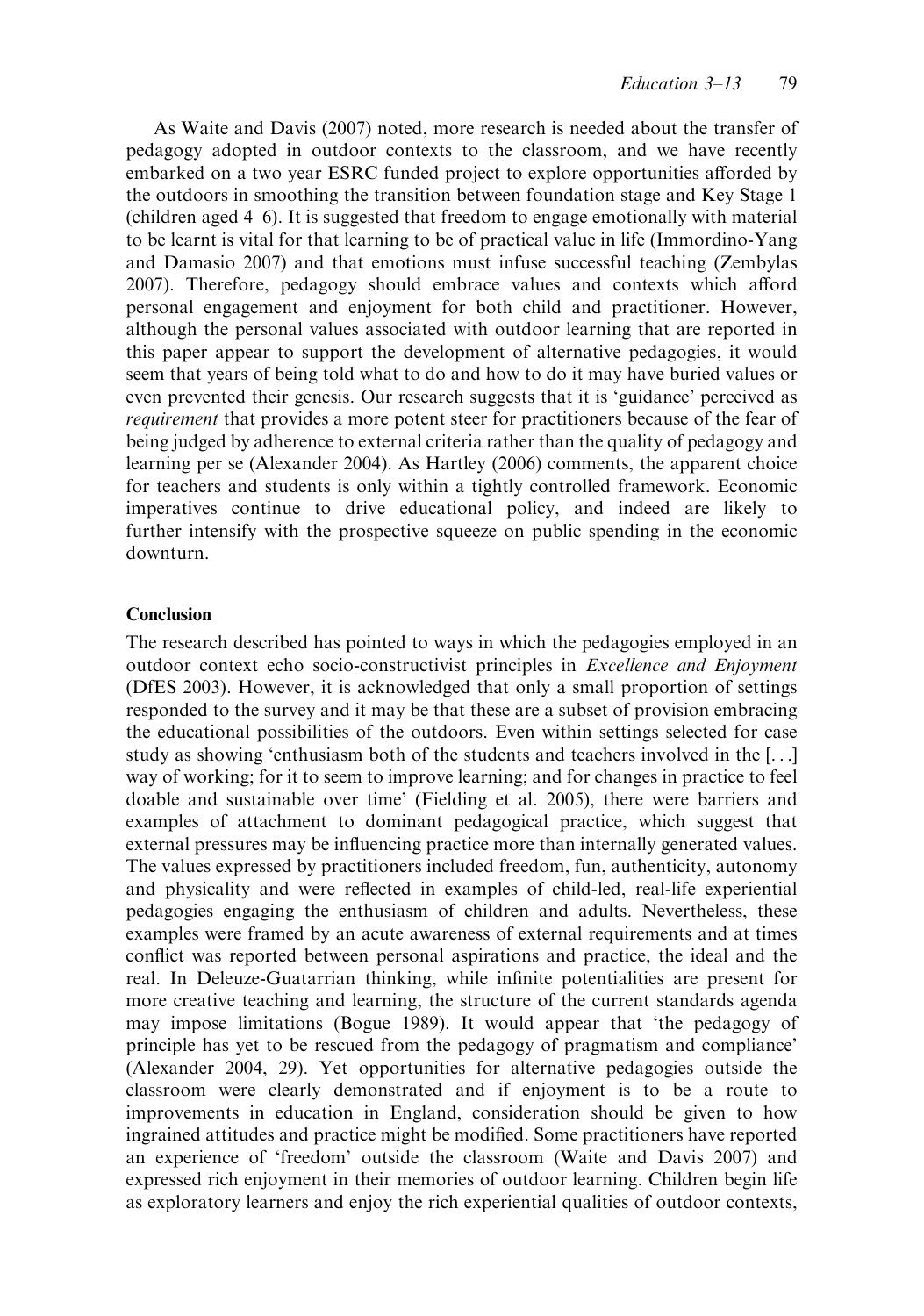but a re-awakening of values-based pedagogy in practitioners may be fundamental to maximising the possibilities for alternative pedagogies and enjoyment within outdoor learning.

#### Note

1. Childminders may have children from babies through to school-aged children after school. Play groups tend to have children aged between three and four, while day nurseries may also have some younger children. Foundation stage classes have children between four and five years old. The primary school data includes pupils aged between 6 and 11.

#### **References**

- Alexander, R. 2004. Still no pedagogy? Principle, pragmatism and compliance in primary education. Cambridge Journal of Education 43, no. 1: 7–33.
- Armitage, M. 2001. The ins and outs of school playground play: Children's use of 'play places'. In Play today in the primary school playground: Life, learning and creativity, ed. J.C. Bishop, and M. Curtis, 37–58. Buckingham, UK: Open University Press.
- Bogue, R. 1989. Deleuze and Guatarri. London: Routledge.
- Broderick, A., and G. Pearce. 2001. Indoor adventure training: A dramaturgical approach to management development. Journal of Organisational Change Management 14, no. 3: 239– 52.
- Chawla, L. 1994. In the first country of places: Nature, poetry and childhood memory. Albany: State University of New York Press.
- Cranbrook Films Ltd. n.d. Playing fields and community green spaces programme. DVD. London: The National Lottery.
- Department for Education and Employment (DfEE). 1998. The national literacy strategy. London: DfEE.
- Department for Education and Employment (DfEE). 1999. National numeracy strategy framework for teaching mathematics reception to year 6. London: DfEE.
- Department for Education and Skills (DfES). 2003. Excellence and enjoyment: A strategy for primary schools. [http://www.DfES.gov. uk/primarydocument/docs/DfES-Primary-Ed.doc](http://www.DfES.gov.uk/primarydocument/docs/DfES-Primary-Ed.doc) (accessed February 21, 2005).
- Department for Education and Skills (DfES). 2004. Excellence and enjoyment: Learning and teaching in the primary years. Professional development materials. Nottingham, UK: DfES.
- Department for Education and Skills (DfES). 2006. Learning outside the classroom manifesto. Nottingham, UK: DfES.
- Department for Education and Skills (DfES). 2007. The early years foundation stage: Setting the standards for learning, development and care for children from birth to five. London: DfES.
- Duffy, T.M., and D.H. Jonassen. 1991. Constructivism: New implications for instructional technology? Educational Technology 31, no. 5: 7-11.
- Edgington, M. 2002. The great outdoors. London: Early Education.
- Erk, S., J. Kiefer, A.P. Grothe, M. Wunderlich, and H. Walter. 2003. Emotional context modulates subsequent memory effect. NeuroImage 18: 439-47.
- Fielding, M., S. Bragg, J. Craig, I. Cunningham, M. Eraut, S. Gillinson, M. Horne, C. Robinson, and J. Thorp. 2005. Factors influencing the transfer of good practice. Research report 615. London: DfES.
- Gardner, H. 1993. Multiple intelligences: The theory in practice. New York: HarperCollins.
- Gottfried, J.A., A.P.R. Smith, M.D. Rugg, and R.J. Dolan. 2004. Remembrance of odors past: Human olfactory cortex in cross-modal recognition memory. Neuron 42: 687–95. [http://www.sciencedirect.com/science?\\_ob](http://www.sciencedirect.com/science?_ob=MImg&_imagekey=B6WSS-4CG7D53-K-9&_cdi=7054&_user=10&_orig=search&_coverDate=05%2F27%2F2004&_sk=999579995&view=c&wchp=dGLzVtz-zSkWA&md5=af020b53a0a8203f5edacdaf92be5a78&ie=/sdarticle.pdf)=[MImg&\\_imagekey](http://www.sciencedirect.com/science?_ob=MImg&_imagekey=B6WSS-4CG7D53-K-9&_cdi=7054&_user=10&_orig=search&_coverDate=05%2F27%2F2004&_sk=999579995&view=c&wchp=dGLzVtz-zSkWA&md5=af020b53a0a8203f5edacdaf92be5a78&ie=/sdarticle.pdf)=[B6WSS-4CG7D53-K-9&](http://www.sciencedirect.com/science?_ob=MImg&_imagekey=B6WSS-4CG7D53-K-9&_cdi=7054&_user=10&_orig=search&_coverDate=05%2F27%2F2004&_sk=999579995&view=c&wchp=dGLzVtz-zSkWA&md5=af020b53a0a8203f5edacdaf92be5a78&ie=/sdarticle.pdf)  $_c$ di=[7054&\\_user](http://www.sciencedirect.com/science?_ob=MImg&_imagekey=B6WSS-4CG7D53-K-9&_cdi=7054&_user=10&_orig=search&_coverDate=05%2F27%2F2004&_sk=999579995&view=c&wchp=dGLzVtz-zSkWA&md5=af020b53a0a8203f5edacdaf92be5a78&ie=/sdarticle.pdf)=[10&\\_orig](http://www.sciencedirect.com/science?_ob=MImg&_imagekey=B6WSS-4CG7D53-K-9&_cdi=7054&_user=10&_orig=search&_coverDate=05%2F27%2F2004&_sk=999579995&view=c&wchp=dGLzVtz-zSkWA&md5=af020b53a0a8203f5edacdaf92be5a78&ie=/sdarticle.pdf)=[search&\\_coverDate](http://www.sciencedirect.com/science?_ob=MImg&_imagekey=B6WSS-4CG7D53-K-9&_cdi=7054&_user=10&_orig=search&_coverDate=05%2F27%2F2004&_sk=999579995&view=c&wchp=dGLzVtz-zSkWA&md5=af020b53a0a8203f5edacdaf92be5a78&ie=/sdarticle.pdf)=[05%2F27%2F2004&\\_sk](http://www.sciencedirect.com/science?_ob=MImg&_imagekey=B6WSS-4CG7D53-K-9&_cdi=7054&_user=10&_orig=search&_coverDate=05%2F27%2F2004&_sk=999579995&view=c&wchp=dGLzVtz-zSkWA&md5=af020b53a0a8203f5edacdaf92be5a78&ie=/sdarticle.pdf)=[999579995&](http://www.sciencedirect.com/science?_ob=MImg&_imagekey=B6WSS-4CG7D53-K-9&_cdi=7054&_user=10&_orig=search&_coverDate=05%2F27%2F2004&_sk=999579995&view=c&wchp=dGLzVtz-zSkWA&md5=af020b53a0a8203f5edacdaf92be5a78&ie=/sdarticle.pdf) [view](http://www.sciencedirect.com/science?_ob=MImg&_imagekey=B6WSS-4CG7D53-K-9&_cdi=7054&_user=10&_orig=search&_coverDate=05%2F27%2F2004&_sk=999579995&view=c&wchp=dGLzVtz-zSkWA&md5=af020b53a0a8203f5edacdaf92be5a78&ie=/sdarticle.pdf)=[c&wchp](http://www.sciencedirect.com/science?_ob=MImg&_imagekey=B6WSS-4CG7D53-K-9&_cdi=7054&_user=10&_orig=search&_coverDate=05%2F27%2F2004&_sk=999579995&view=c&wchp=dGLzVtz-zSkWA&md5=af020b53a0a8203f5edacdaf92be5a78&ie=/sdarticle.pdf)=[dGLzVtz-zSkWA&md5](http://www.sciencedirect.com/science?_ob=MImg&_imagekey=B6WSS-4CG7D53-K-9&_cdi=7054&_user=10&_orig=search&_coverDate=05%2F27%2F2004&_sk=999579995&view=c&wchp=dGLzVtz-zSkWA&md5=af020b53a0a8203f5edacdaf92be5a78&ie=/sdarticle.pdf)=[af020b53a0a8203f5edacdaf92be5a78&ie](http://www.sciencedirect.com/science?_ob=MImg&_imagekey=B6WSS-4CG7D53-K-9&_cdi=7054&_user=10&_orig=search&_coverDate=05%2F27%2F2004&_sk=999579995&view=c&wchp=dGLzVtz-zSkWA&md5=af020b53a0a8203f5edacdaf92be5a78&ie=/sdarticle.pdf)=[/sdartic](http://www.sciencedirect.com/science?_ob=MImg&_imagekey=B6WSS-4CG7D53-K-9&_cdi=7054&_user=10&_orig=search&_coverDate=05%2F27%2F2004&_sk=999579995&view=c&wchp=dGLzVtz-zSkWA&md5=af020b53a0a8203f5edacdaf92be5a78&ie=/sdarticle.pdf) [le.pdf](http://www.sciencedirect.com/science?_ob=MImg&_imagekey=B6WSS-4CG7D53-K-9&_cdi=7054&_user=10&_orig=search&_coverDate=05%2F27%2F2004&_sk=999579995&view=c&wchp=dGLzVtz-zSkWA&md5=af020b53a0a8203f5edacdaf92be5a78&ie=/sdarticle.pdf) (accessed December 3, 2008).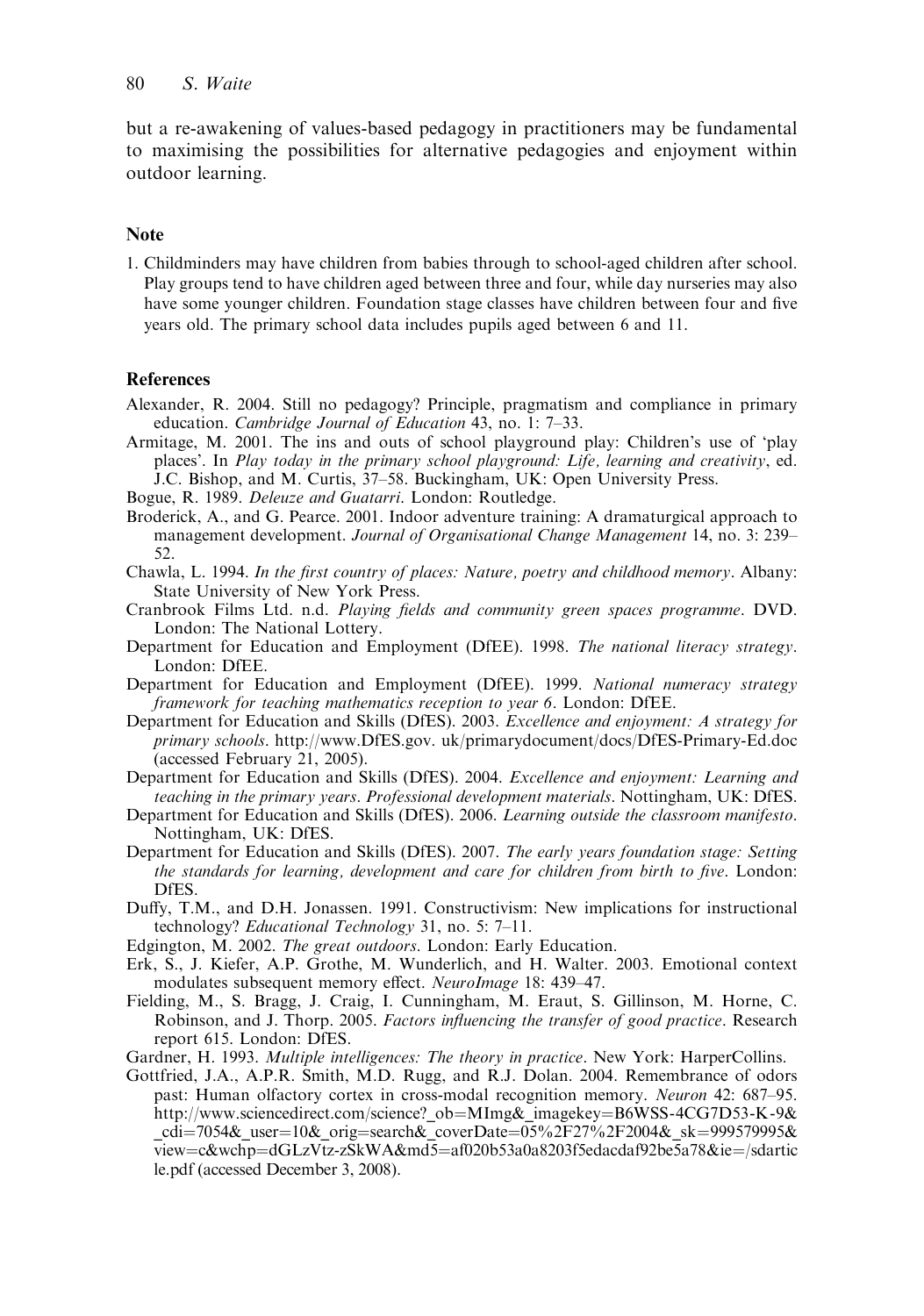- Hartley, D. 2006. Excellence and enjoyment: The logic of a 'contradiction'. British Journal of Educational Studies 54, no. 1: 3–14.
- Immordino-Yang, M.H., and A. Damasio. 2007. We feel, therefore we learn: The relevance of affective and social neuroscience to education. *Mind, Brain, and Education* 1, no. 1: 3– 10.
- Keichtermans, G. 2005. Teachers' emotions in educational reforms: Self-understanding, vulnerable commitment and micropolitical literacy. Teaching and Teacher Education 21, no. 8: 995–1006.
- Lave, J., and E. Wenger. 1991. Situated learning. Legitimate peripheral participation. Cambridge: Cambridge University Press.
- Malone, K., and P. Tranter. 2003. School grounds as sites for learning: Making the most of environmental opportunities. Environmental Education Research 9, no. 3: 283-303.
- McKendrick, J.H. 2005. School grounds in Scotland research report. Edinburgh: sportscotland. http://www.sportscotland.org.uk/ChannelNavigation/Resource+[Library/Publications/](http://www.sportscotland.org.uk/ChannelNavigation/Resource+Library/Publications/School+Grounds+in+Scotland.htm)  $School+Grounds+in+Scotland.htm$  $School+Grounds+in+Scotland.htm$  $School+Grounds+in+Scotland.htm$  $School+Grounds+in+Scotland.htm$  $School+Grounds+in+Scotland.htm$  $School+Grounds+in+Scotland.htm$  $School+Grounds+in+Scotland.htm$  (accessed July 17, 2006).
- Millward, A., and R. Whey. 1997. Facilitating play on housing estates. London: Chartered Institute of Housing and Joseph Rowntree Foundation.
- Moore, R.C., and H.H. Wong. 1997. Natural learning: The life of an environmental schoolvard. Creating environments for rediscovering nature's way of teaching. Berkeley, CA: MIG Communications.
- Murray, R., and L. O'Brien. 2005. 'Such enthusiasm  $A$  joy to see': An evaluation of forest school in England. Farnham, UK: Forest Research, New Economic Foundation. [http://](http://www.forestry.gov.uk/pdf/ForestSchoolEnglandReport.pdf/$FILE/ForestSchoolEnglandReport.pdf) [www.forestry.gov.uk/pdf/ForestSchoolEnglandReport.pdf/\\$FILE/ForestSchoolEngland](http://www.forestry.gov.uk/pdf/ForestSchoolEnglandReport.pdf/$FILE/ForestSchoolEnglandReport.pdf) [Report.pdf](http://www.forestry.gov.uk/pdf/ForestSchoolEnglandReport.pdf/$FILE/ForestSchoolEnglandReport.pdf) (accessed July 27, 2006).
- Office for Standards in Education (OFSTED). 2004. Outdoor education: Aspects of good  $practive.$  HM 2151. [http://www.ofsted.gov.uk/publications/index.cfm?fuseaction](http://www.ofsted.gov.uk/publications/index.cfm?fuseaction=pubs.displayfile&id=3719&type=pdf)=[pubs.](http://www.ofsted.gov.uk/publications/index.cfm?fuseaction=pubs.displayfile&id=3719&type=pdf) [displayfile&id](http://www.ofsted.gov.uk/publications/index.cfm?fuseaction=pubs.displayfile&id=3719&type=pdf)= $3719$ &type=[pdf](http://www.ofsted.gov.uk/publications/index.cfm?fuseaction=pubs.displayfile&id=3719&type=pdf) (accessed July 27, 2006).
- Pascal, C., and T. Bertram. 1997. Effective early learning: Case studies in improvement. London: Hodder and Stoughton.
- Passy, R., and S. Waite. 2008. 'Excellence and enjoyment' continuing professional development materials in England: Both a bonus and onus for schools. Journal of In-Service Education 34, no. 3: 311–25.
- Pellegrini, A.D., and P.K. Smith. 1998. Physical activity play: The nature and function of a neglected area of play. Child Development 69, no. 3: 577–98.
- Perry, J. 2001. Outdoor play: Teaching strategies with young children. New York: Teachers College Press.
- Pring, R. 2001. Managing the professions: The case of the teachers. *Political Quarterly* 72, no. 3: 278–321.
- Rea, T. 2008. Alternative visions of learning: Children's learning experiences in the outdoors. Educationalfutures: e-journal of the British Education Studies Association 2. [http://](http://www.educationstudies.org.uk/materials/vol_1_issue_2_rea_final.pdf) [www.educationstudies.org.uk/materials/vol\\_1\\_issue\\_2\\_rea\\_final.pdf.](http://www.educationstudies.org.uk/materials/vol_1_issue_2_rea_final.pdf)
- Re'em, M. 2001. Young minds in motion: Interactive pedagogy in non-formal settings. Teaching and Teacher Education 17: 291–305.
- Rickinson, M., J. Dillon, K. Teamey, M. Morris, M.Y. Choi, D. Sanders, and P. Benefield. 2004. A review of research on outdoor learning. Shrewsbury, UK: Fields Study Council.
- Siraj-Blatchford, I., and L. Manni. 2008. 'Would you like to tidy up now?' An analysis of adult questioning in the English Foundation Stage. Early Years 28, no. 1: 5–22.
- Spitzer, M. 2006. Brain research and learning over the life cycle. In Schooling for tomorrow: Personalising education, OECD, 47–62. Paris: OECD.
- Stam, H.J., I. Lubek, and H.L. Radtke. 1998. Repopulating social psychology texts: Disembodied 'subjects' and embodied subjectivity. In Reconstructing the psychological subject: Bodies, practices and technologies, ed. B.M. Bayer, and J. Shotter, 153–213. London: Sage.

Vygotsky, L.S. 1962. Thought and language. Cambridge, MA: The MIT Press.

Waite, S. 2007. 'Memories are made of this': Some reflections on outdoor learning and recall. Education 3–13 35, no. 4: 333–47.